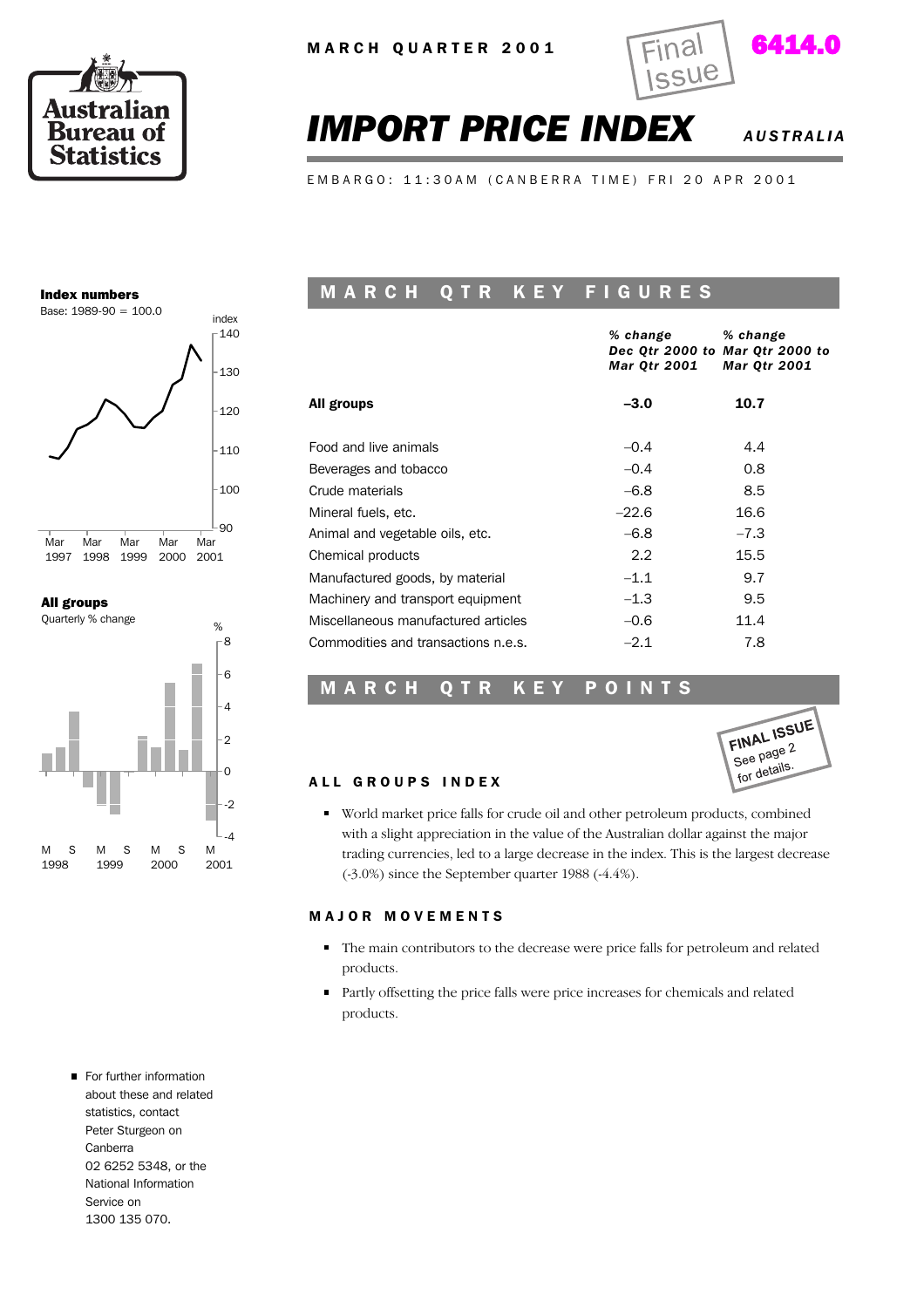### N O T E S

FINAL ISSUE This issue will be the last of this publication. The ABS has reviewed its publication strategy for export and import price indexes with a view to integrating these publications. From June quarter 2001 the key series will be published in a new publication – *International Trade Price Indexes, Australia* (Cat. no. 6457.0). Subscribers of this publication will be sent details of the new publication and information on arrangements for ensuring that they will continue to receive the series that they are interested in. Others who are interested in receiving details of the new publication should contact Lee Taylor on 1800 155 106.

........................................... ....

Dennis Trewin Australian Statistician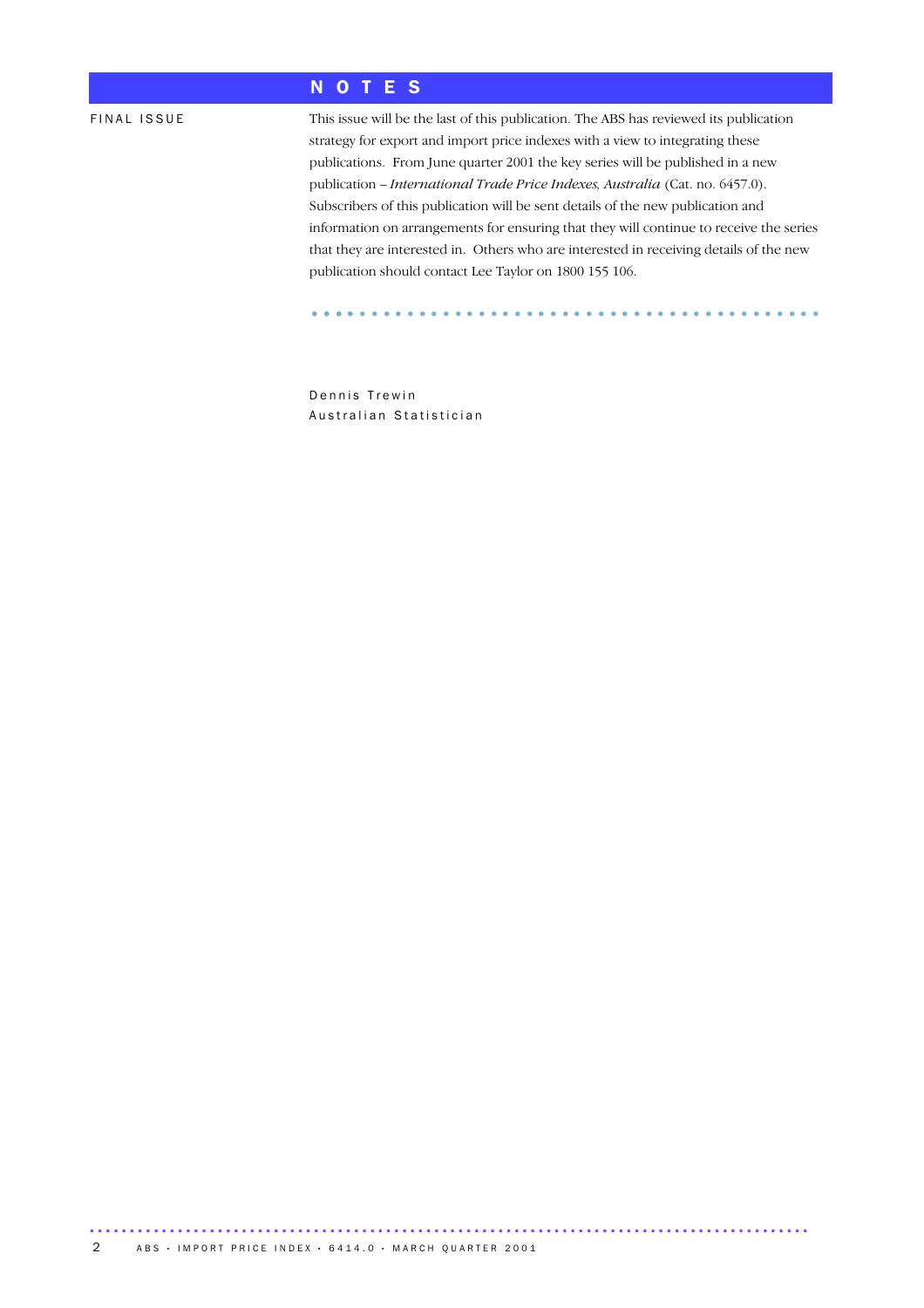

# IMPORT PRICE INDEX, All Groups .....................................................................

| Period    | Index numbers(a)                          | % change from<br>corresponding quarter<br>of previous year | % change from<br>previous period |
|-----------|-------------------------------------------|------------------------------------------------------------|----------------------------------|
|           |                                           |                                                            |                                  |
| 1996-1997 | 108.6                                     |                                                            | $-5.6$                           |
| 1997-1998 | 115.4                                     |                                                            | 6.3                              |
| 1998-1999 | 119.9                                     |                                                            | 3.9                              |
| 1999-2000 | 120.2                                     |                                                            | 0.3                              |
| 1997      |                                           |                                                            |                                  |
| March     | 108.4                                     | $-5.6$                                                     | $-0.1$                           |
| June      | 107.9                                     | $-2.4$                                                     | $-0.5$                           |
| September | 110.8                                     | 1.3                                                        | 2.7                              |
| December  | 115.4                                     | 6.4                                                        | 4.2                              |
| 1998      |                                           |                                                            |                                  |
| March     | 116.7                                     | 7.7                                                        | 1.1                              |
| June      | 118.5                                     | 9.8                                                        | 1.5                              |
| September | 122.9                                     | 10.9                                                       | 3.7                              |
| December  | 121.7                                     | 5.5                                                        | $-1.0$                           |
| 1999      |                                           |                                                            |                                  |
| March     | 119.1                                     | 2.1                                                        | $-2.1$                           |
| June      | 115.9                                     | $-2.2$                                                     | $-2.7$                           |
| September | 115.8                                     | $-5.8$                                                     | $-0.1$                           |
| December  | 118.3                                     | $-2.8$                                                     | 2.2                              |
| 2000      |                                           |                                                            |                                  |
| March     | 120.1                                     | 0.8                                                        | 1.5                              |
| June      | 126.7                                     | 9.3                                                        | 5.5                              |
| September | 128.4                                     | 10.9                                                       | 1.3                              |
| December  | 137.0                                     | 15.8                                                       | 6.7                              |
| 2001      |                                           |                                                            |                                  |
| March     | 132.9                                     | 10.7                                                       | $-3.0$                           |
|           | (a) Base of each index: $1989-90 = 100.0$ |                                                            |                                  |

..................................................................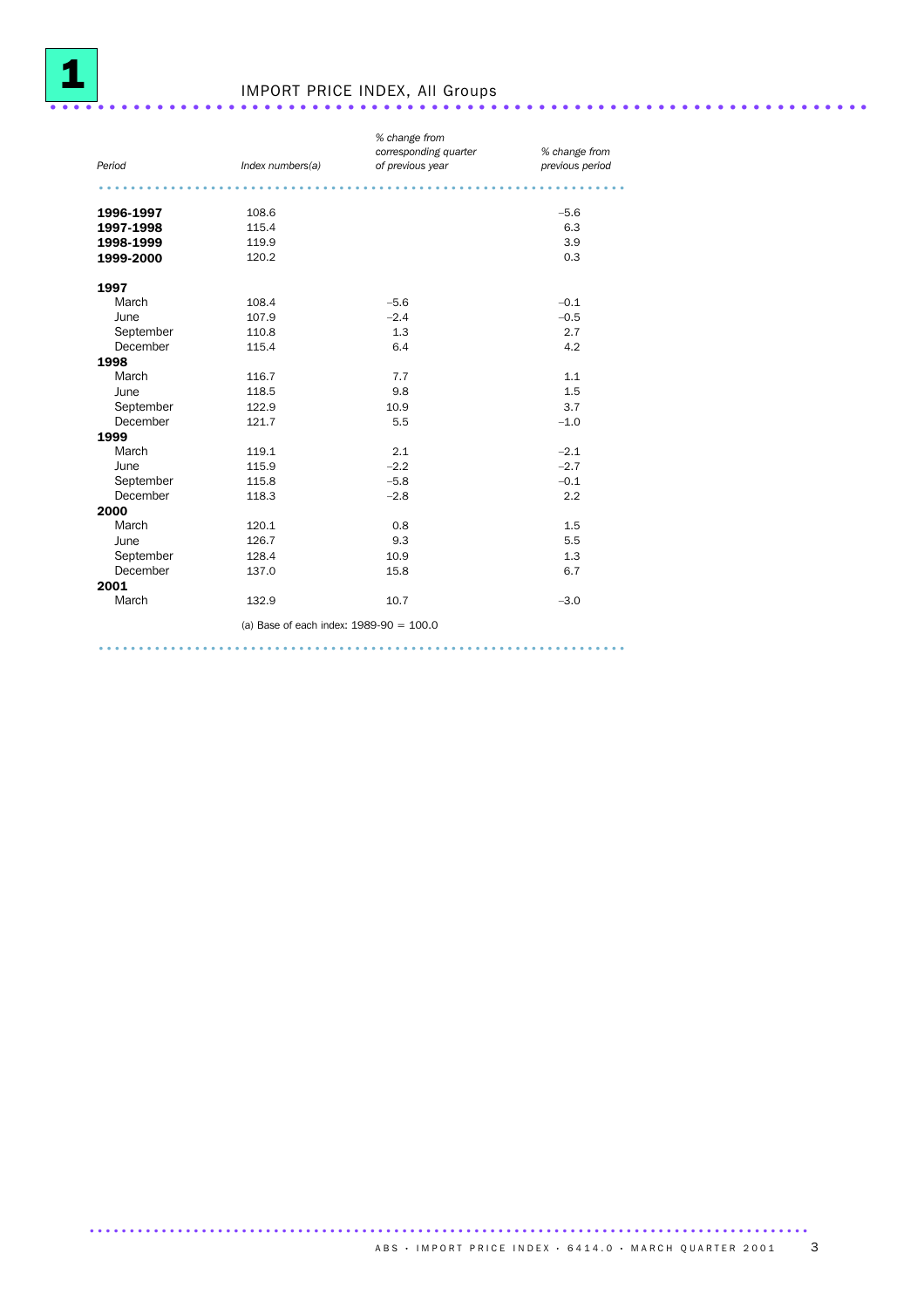

### IMPORT PRICE INDEX(a), Contribution to All Groups Index ..................................................................... .

*Category December Qtr 2000 March Qtr 2001 Change* ..................................................................................... All groups 137.0 132.9 –4.1 .................................................................................... SITC SECTIONS: Contribution to All Groups Index (index points) 0 Food and live animals chiefly for food<br>
1 Beverages and tobacco<br>
2 Crude materials, inedible, except fuels<br>
4.62 – 4.60 – 4.60 – 0.02<br>
2.79 – 0.00<br>
2.47 – 2.30 – 0.17 1 Beverages and tobacco 2 Crude materials, inedible, except fuels 2.47 2.30 –0.17 3 Mineral fuels, lubricants and other related materials 14.10 10.91 –3.19<br>
4 Animal and vegetable oils, fats and waxes 15.82 16.18 –0.02<br>
5 Chemicals and related products n.e.s. 15.82 16.18 16.18 16.18 4 Animal and vegetable oils, fats and waxes 0.28 0.26 0.26 –0.02<br>5 Chemicals and related products n.e.s. 15.82 16.18 0.36 5 Chemicals and related products n.e.s. 15.82 16.18 16.18 0.36<br>16.54 16.34 16.34 16.34 16.54 16.34 16.54 16.34 Manufactured goods classified by material 16.54 16.34 16.34<br>
Machinery and transport equipment 62.56 61.76 7 Machinery and transport equipment 62.56 61.76 –0.80 62.56 61.76 –0.80 62.56 61.76 –0.80 Miscellaneous manufactured articles 19.19 19.19 19.08 -0.11 9 Commodities and transactions not classified elsewhere 0.65 0.64 –0.01 ............................................................................................ . SITC DIVISIONS: Contribution to All Groups Index (index points) O3 Fish, crustaceans and molluscs and preparations thereof 1.17 1.18 1.18 1.18 0.01 24 Cork and wood and the core of the core of the core of the core of the core of the core of the core of the core of the core of the core of the core of the core of the core of the core of the core of the core of the core 33 Petroleum, petroleum products and related materials 14.10 10.91 10.91 –3.19<br>51 Organic chemicals 16 and related materials 14.10 10.91 3.83 51 Organic chemicals 3.88 3.83 –0.05 52 Inorganic chemicals 0.74 1.02 0.28 59 Chemical materials and products n.e.s. 64 Paper, paperboard and articles of paper pulp, paper 1.63 1.63 0.00 and paperboard and paperboard and paperboard and paperboard and paperboard and paperboard and control of the c<br>axtile varn. fabrics. made-up articles n.e.s. and related products 3.13 3.05 –0.08 65 Textile yarn, fabrics, made-up articles n.e.s. and related products 3.13 3.05 –0.08 69 Manufactures of metals n.e.s.  $\begin{array}{cccc} 69 & \text{Mannifactures of metals n.e.s.} \\ 71 & \text{Power generating machinery and equipment} \\ 3.41 & 3.35 \end{array}$  3.00 –0.06 71 Power generating machinery and equipment 3.41 5.35<br>
72 Machinery specialised for particular industries 5.21 5.15 72 Machinery specialised for particular industries 5.21 5.15 –0.06 74 General industrial machinery and equipment n.e.s. 6.82 6.72 6.72 – 0.10<br>75 Office machines and automatic data processing machines 9.07 8.81 – 0.26 75 Office machines and automatic data processing machines  $\begin{array}{ccc} 9.07 & 8.81 & -0.26 \\ 76 & \text{Telecommunications and sound recording equipment} & 7.90 & 7.82 \end{array}$ 76 Telecommunications and sound recording equipment 7.90 7.82 -0.08 –0.08<br>77 Electrical machinery, apparatus, appliances n.e.s. 7.69 7.58 7.58 –0.11 77 Electrical machinery, apparatus, appliances n.e.s. 7.69 7.58 –0.11

|     | TT LIEUTIUM IIIMUIIIIIEI Y, apparatus, appliarius III.e.s. | ເ.ບສ  | 7.OO  | $-0.11$ |
|-----|------------------------------------------------------------|-------|-------|---------|
|     | 78 Road vehicles                                           | 15.49 | 15.33 | $-0.16$ |
|     | 79 Other transport equipment                               | 6.98  | 7.01  | 0.03    |
|     | 87 Professional, scientific and controlling instruments    |       |       |         |
|     | and apparatus n.e.s.                                       | 3.17  | 3.15  | $-0.02$ |
| 89. | Miscellaneous manufactured articles n.e.s.                 | 7.45  | 7.37  | $-0.08$ |
|     |                                                            |       |       |         |

....................................................................................

(a) For an explanation of this table see paragraph 16 of the Explanatory Notes

.......................................................................................... ABS • IMPORT PRICE INDEX • 6414.0 • MARCH QUARTER 2001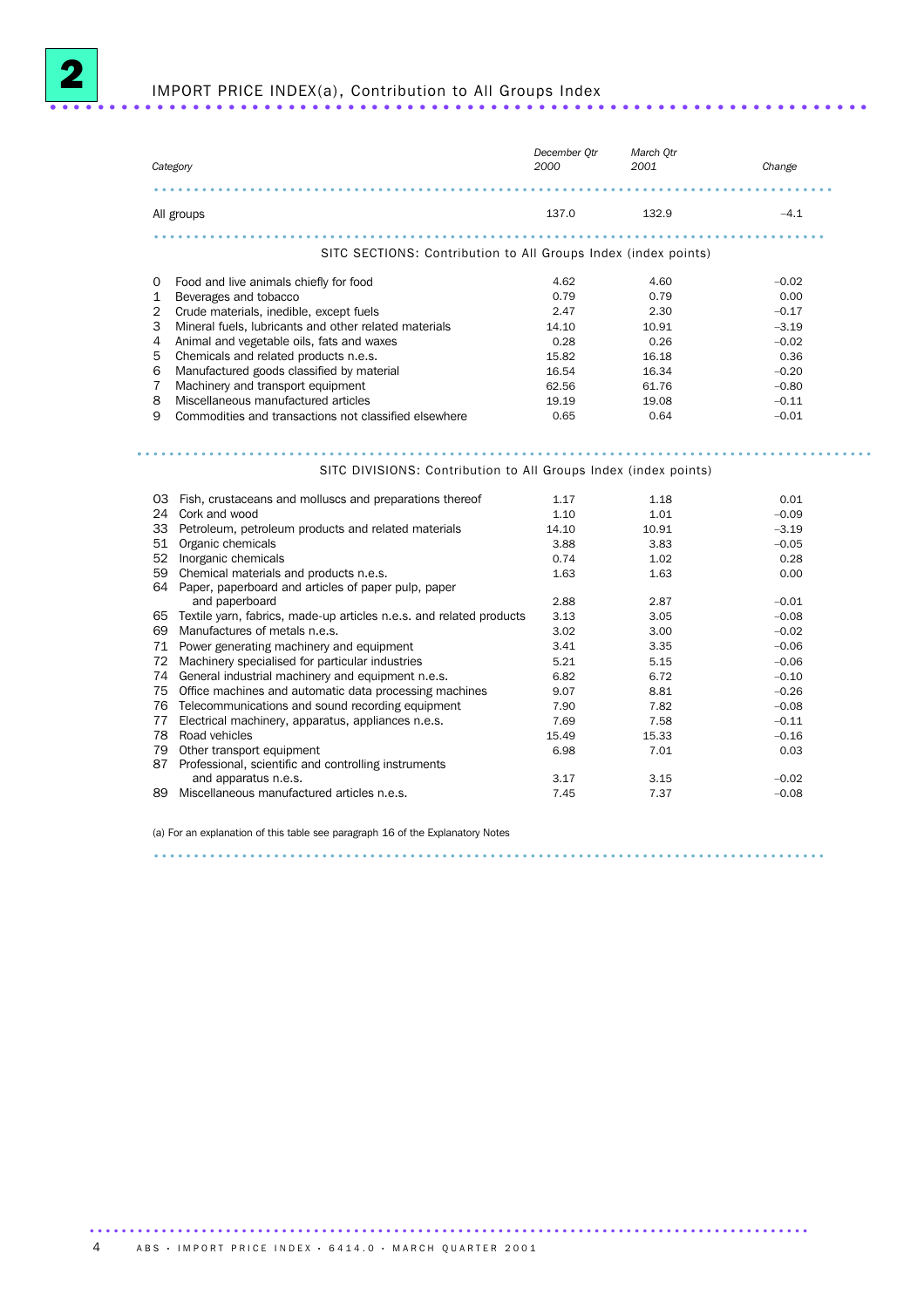

## IMPORT PRICE INDEX(a), By SITC Section .....................................................................

| Period                 | Food and<br>live animals<br>chiefly for<br>food<br>(0) | <b>Beverages</b><br>and<br>tobacco<br>(1) | Crude<br>materials.<br>inedible.<br>except<br>fuels<br>(2) | Mineral<br>fuels,<br><b>lubricants</b><br>and other<br>related<br>materials<br>(3) | Animal<br>and<br>vegetable<br>oils, fats<br>and waxes<br>(4) | Chemicals<br>and<br>related<br>products<br>n.e.s.<br>(5) | Manufactured<br>goods<br>classified<br>chiefly by<br>material<br>(6) | Machinery<br>and<br>transport<br>equipment<br>(7) | Miscellaneous<br>manufactured<br>articles<br>(8) | Commodities<br>and<br>transactions<br>not classified<br>elsewhere<br>(9) |
|------------------------|--------------------------------------------------------|-------------------------------------------|------------------------------------------------------------|------------------------------------------------------------------------------------|--------------------------------------------------------------|----------------------------------------------------------|----------------------------------------------------------------------|---------------------------------------------------|--------------------------------------------------|--------------------------------------------------------------------------|
|                        | 112.8                                                  | 114.3                                     | 110.2                                                      | 98.1                                                                               | 158.8                                                        | 107.5                                                    | 109.6                                                                | 108.5                                             | 111.2                                            | 93.6                                                                     |
| 1996-1997<br>1997-1998 | 129.0                                                  | 126.0                                     | 119.1                                                      | 93.4                                                                               | 156.4                                                        | 112.9                                                    | 116.7                                                                | 115.5                                             | 120.3                                            | 90.5                                                                     |
| 1998-1999              | 125.1                                                  | 130.5                                     | 119.8                                                      | 84.9                                                                               | 178.2                                                        | 114.2                                                    | 122.6                                                                | 121.9                                             | 127.9                                            | 91.9                                                                     |
| 1999-2000              | 116.9                                                  | 127.0                                     | 124.9                                                      | 135.4                                                                              | 138.5                                                        | 111.0                                                    | 120.2                                                                | 119.4                                             | 126.1                                            | 89.8                                                                     |
| 1997                   |                                                        |                                           |                                                            |                                                                                    |                                                              |                                                          |                                                                      |                                                   |                                                  |                                                                          |
| March                  | 112.3                                                  | 115.7                                     | 110.0                                                      | 103.9                                                                              | 155.6                                                        | 107.1                                                    | 109.5                                                                | 107.9                                             | 110.9                                            | 90.9                                                                     |
| June                   | 115.8                                                  | 119.2                                     | 110.4                                                      | 95.3                                                                               | 145.4                                                        | 106.3                                                    | 109.3                                                                | 107.6                                             | 111.4                                            | 89.6                                                                     |
| September              | 125.4                                                  | 122.0                                     | 114.7                                                      | 94.2                                                                               | 141.7                                                        | 108.3                                                    | 111.9                                                                | 110.8                                             | 114.3                                            | 87.6                                                                     |
| December               | 129.4                                                  | 125.0                                     | 118.4                                                      | 104.3                                                                              | 151.8                                                        | 112.0                                                    | 116.1                                                                | 114.9                                             | 119.8                                            | 89.0                                                                     |
| 1998                   |                                                        |                                           |                                                            |                                                                                    |                                                              |                                                          |                                                                      |                                                   |                                                  |                                                                          |
| March                  | 129.8                                                  | 127.4                                     | 120.9                                                      | 88.4                                                                               | 154.8                                                        | 113.7                                                    | 118.3                                                                | 117.6                                             | 122.3                                            | 89.3                                                                     |
| June                   | 131.5                                                  | 129.6                                     | 122.5                                                      | 86.5                                                                               | 177.1                                                        | 117.7                                                    | 120.3                                                                | 118.8                                             | 124.9                                            | 96.1                                                                     |
| September              | 130.6                                                  | 132.0                                     | 127.6                                                      | 86.1                                                                               | 180.6                                                        | 120.8                                                    | 125.6                                                                | 123.7                                             | 130.9                                            | 97.1                                                                     |
| December               | 126.3                                                  | 130.3                                     | 119.3                                                      | 85.1                                                                               | 185.8                                                        | 116.4                                                    | 124.9                                                                | 123.9                                             | 129.1                                            | 94.9                                                                     |
| 1999                   |                                                        |                                           |                                                            |                                                                                    |                                                              |                                                          |                                                                      |                                                   |                                                  |                                                                          |
| March                  | 123.1                                                  | 130.0                                     | 117.2                                                      | 75.4                                                                               | 179.7                                                        | 112.2                                                    | 122.2                                                                | 122.4                                             | 127.5                                            | 91.2                                                                     |
| June                   | 120.5                                                  | 129.8                                     | 114.9                                                      | 93.0                                                                               | 166.5                                                        | 107.4                                                    | 117.6                                                                | 117.6                                             | 123.9                                            | 84.2                                                                     |
| September              | 116.6                                                  | 126.3                                     | 115.8                                                      | 111.3                                                                              | 148.9                                                        | 105.7                                                    | 117.2                                                                | 116.5                                             | 122.9                                            | 79.9                                                                     |
| December               | 116.0                                                  | 126.6                                     | 120.2                                                      | 128.4                                                                              | 147.9                                                        | 106.6                                                    | 118.4                                                                | 118.6                                             | 123.9                                            | 92.1                                                                     |
| 2000                   |                                                        |                                           |                                                            |                                                                                    |                                                              |                                                          |                                                                      |                                                   |                                                  |                                                                          |
| March                  | 116.3                                                  | 127.7                                     | 127.0                                                      | 143.7                                                                              | 126.8                                                        | 111.4                                                    | 119.7                                                                | 118.4                                             | 125.5                                            | 92.2                                                                     |
| June                   | 118.7                                                  | 127.5                                     | 136.6                                                      | 158.3                                                                              | 130.3                                                        | 120.3                                                    | 125.4                                                                | 124.2                                             | 132.0                                            | 95.0                                                                     |
| September              | 117.8                                                  | 125.1                                     | 140.5                                                      | 184.2                                                                              | 126.6                                                        | 120.5                                                    | 125.1                                                                | 123.8                                             | 133.5                                            | 96.5                                                                     |
| December               | 121.9                                                  | 129.2                                     | 147.8                                                      | 216.5                                                                              | 126.1                                                        | 125.9                                                    | 132.8                                                                | 131.3                                             | 140.6                                            | 101.5                                                                    |
| 2001                   |                                                        |                                           |                                                            |                                                                                    |                                                              |                                                          |                                                                      |                                                   |                                                  |                                                                          |
| March                  | 121.4                                                  | 128.7                                     | 137.8                                                      | 167.5                                                                              | 117.5                                                        | 128.7                                                    | 131.3                                                                | 129.6                                             | 139.8                                            | 99.4                                                                     |
|                        |                                                        | (a) Base of each index: $1989-90 = 100.0$ |                                                            |                                                                                    |                                                              |                                                          |                                                                      |                                                   |                                                  |                                                                          |
|                        |                                                        |                                           |                                                            |                                                                                    |                                                              |                                                          |                                                                      |                                                   |                                                  |                                                                          |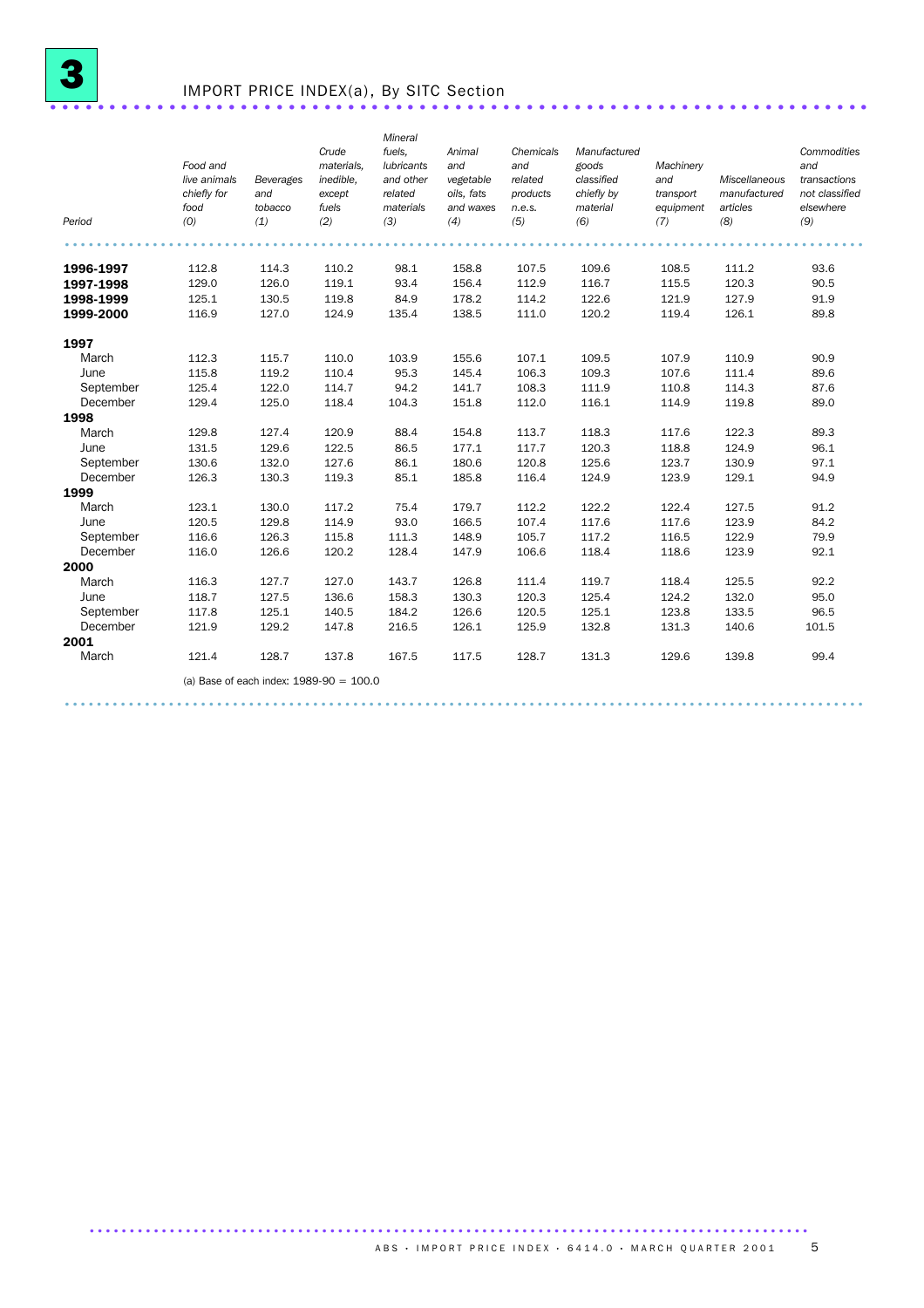

## IMPORT PRICE INDEX(a), By Selected SITC Division ................................

| Period    | Petroleum, petroleum<br>products and related<br>materials<br>(33) | Organic<br>chemicals<br>(51) | Paper, paperboard<br>and articles made<br>of paper<br>(64) | Textile yarn, fabrics,<br>and related<br>products<br>(65) | Power generating<br>machinery and<br>equipment<br>(71) | Machinery specialised<br>for particular<br>industries<br>(72) |
|-----------|-------------------------------------------------------------------|------------------------------|------------------------------------------------------------|-----------------------------------------------------------|--------------------------------------------------------|---------------------------------------------------------------|
|           |                                                                   |                              |                                                            |                                                           |                                                        |                                                               |
| 1996-1997 | 98.1                                                              | 100.6                        | 100.3                                                      | 108.7                                                     | 120.6                                                  | 115.5                                                         |
| 1997-1998 | 93.4                                                              | 111.5                        | 104.8                                                      | 117.6                                                     | 131.8                                                  | 126.1                                                         |
| 1998-1999 | 84.9                                                              | 105.1                        | 113.4                                                      | 120.6                                                     | 143.7                                                  | 134.2                                                         |
| 1999-2000 | 135.4                                                             | 110.6                        | 111.3                                                      | 115.6                                                     | 144.3                                                  | 131.2                                                         |
| 1997      |                                                                   |                              |                                                            |                                                           |                                                        |                                                               |
| March     | 103.9                                                             | 100.2                        | 98.4                                                       | 109.2                                                     | 120.0                                                  | 114.0                                                         |
| June      | 95.3                                                              | 104.0                        | 97.5                                                       | 109.6                                                     | 119.9                                                  | 116.3                                                         |
| September | 94.2                                                              | 110.1                        | 99.3                                                       | 112.7                                                     | 125.2                                                  | 119.3                                                         |
| December  | 104.3                                                             | 111.2                        | 103.7                                                      | 117.2                                                     | 130.9                                                  | 126.2                                                         |
| 1998      |                                                                   |                              |                                                            |                                                           |                                                        |                                                               |
| March     | 88.4                                                              | 112.9                        | 107.0                                                      | 120.2                                                     | 133.7                                                  | 129.3                                                         |
| June      | 86.5                                                              | 111.8                        | 109.2                                                      | 120.3                                                     | 137.2                                                  | 129.7                                                         |
| September | 86.1                                                              | 115.9                        | 115.1                                                      | 125.6                                                     | 144.9                                                  | 136.4                                                         |
| December  | 85.1                                                              | 106.8                        | 113.5                                                      | 124.1                                                     | 145.1                                                  | 137.5                                                         |
| 1999      |                                                                   |                              |                                                            |                                                           |                                                        |                                                               |
| March     | 75.4                                                              | 98.9                         | 113.6                                                      | 118.8                                                     | 143.3                                                  | 135.7                                                         |
| June      | 93.0                                                              | 98.6                         | 111.4                                                      | 113.9                                                     | 141.5                                                  | 127.3                                                         |
| September | 111.3                                                             | 97.1                         | 110.7                                                      | 112.3                                                     | 139.9                                                  | 126.4                                                         |
| December  | 128.4                                                             | 104.6                        | 109.6                                                      | 113.3                                                     | 141.8                                                  | 129.3                                                         |
| 2000      |                                                                   |                              |                                                            |                                                           |                                                        |                                                               |
| March     | 143.7                                                             | 113.4                        | 109.4                                                      | 114.8                                                     | 143.1                                                  | 130.3                                                         |
| June      | 158.3                                                             | 127.4                        | 115.4                                                      | 122.1                                                     | 152.3                                                  | 138.8                                                         |
| September | 184.2                                                             | 125.0                        | 121.0                                                      | 115.5                                                     | 156.0                                                  | 135.4                                                         |
| December  | 216.5                                                             | 132.2                        | 125.5                                                      | 129.3                                                     | 170.6                                                  | 145.7                                                         |
| 2001      |                                                                   |                              |                                                            |                                                           |                                                        |                                                               |
| March     | 167.5                                                             | 130.5                        | 125.4                                                      | 125.9                                                     | 167.3                                                  | 144.0                                                         |
|           | (a) Base of each index: $1989-90 = 100.0$                         |                              |                                                            |                                                           |                                                        |                                                               |

...............................................................................................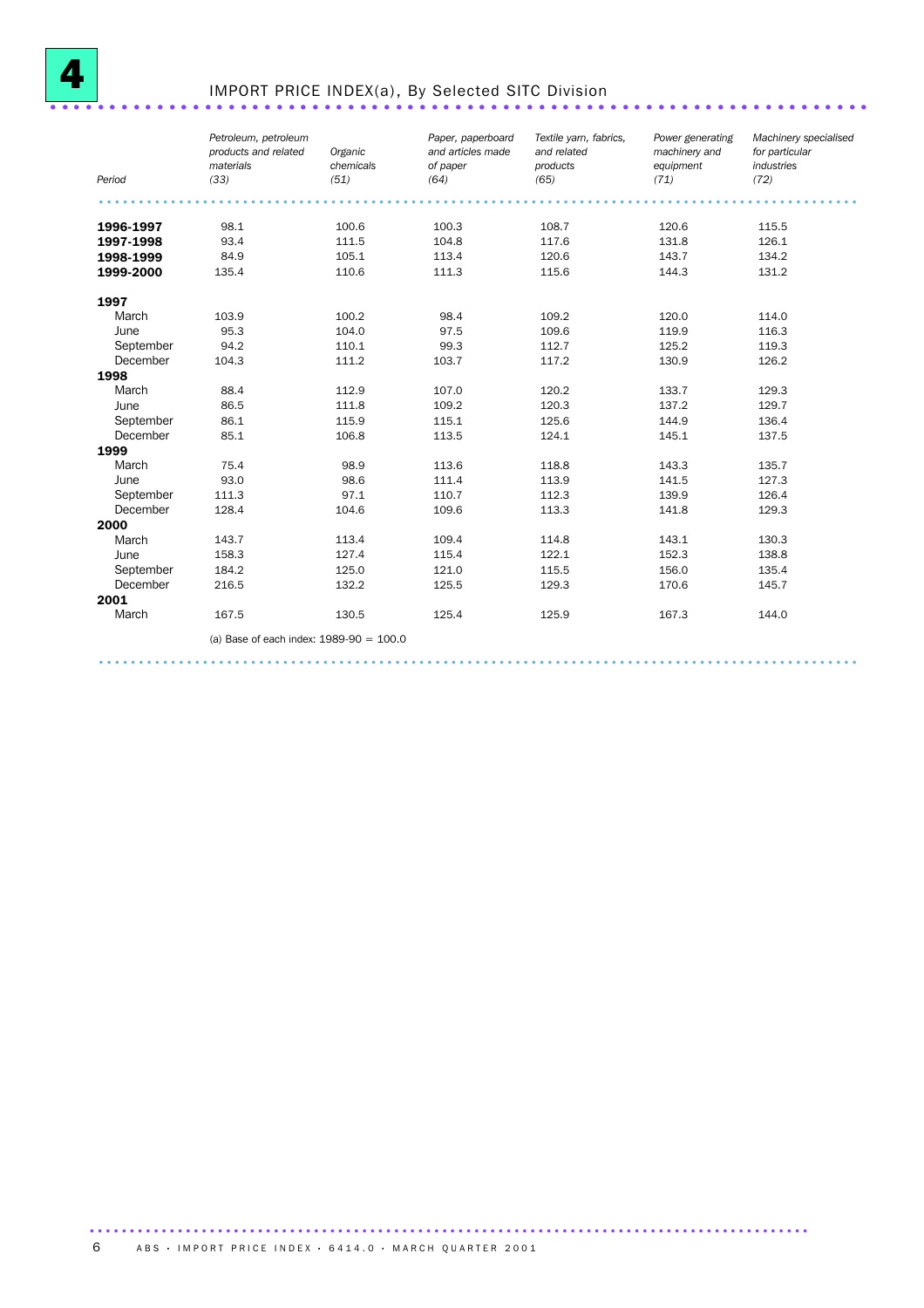

# IMPORT PRICE INDEX(a), By Selected SITC Division *continued* .....................................................................

| Period    | General industrial<br>machinery.<br>equipment and<br>parts<br>(74) | Office machines<br>and ADP machines<br>(75) | Telecommunications<br>and sound<br>recording<br>equipment<br>(76) | Electrical machinery,<br>etc. and parts<br>thereof<br>(77) | Road vehicles<br>(78) | Other transport<br>equipment<br>(79) |
|-----------|--------------------------------------------------------------------|---------------------------------------------|-------------------------------------------------------------------|------------------------------------------------------------|-----------------------|--------------------------------------|
|           |                                                                    |                                             |                                                                   |                                                            |                       |                                      |
|           |                                                                    |                                             |                                                                   |                                                            |                       |                                      |
| 1996-1997 | 119.4                                                              | 60.0                                        | 84.9                                                              | 99.6                                                       | 136.3                 | 113.2                                |
| 1997-1998 | 131.4                                                              | 60.5                                        | 85.2                                                              | 104.4                                                      | 142.3                 | 127.9                                |
| 1998-1999 | 145.9                                                              | 53.9                                        | 84.4                                                              | 109.7                                                      | 150.1                 | 142.9                                |
| 1999-2000 | 144.0                                                              | 45.6                                        | 81.4                                                              | 105.0                                                      | 152.1                 | 141.2                                |
| 1997      |                                                                    |                                             |                                                                   |                                                            |                       |                                      |
| March     | 118.5                                                              | 59.0                                        | 84.2                                                              | 99.0                                                       | 135.7                 | 114.4                                |
| June      | 119.2                                                              | 58.1                                        | 82.3                                                              | 98.9                                                       | 134.2                 | 114.9                                |
| September | 123.6                                                              | 58.9                                        | 83.5                                                              | 99.6                                                       | 139.4                 | 118.7                                |
| December  | 129.9                                                              | 60.8                                        | 85.0                                                              | 103.9                                                      | 141.6                 | 126.0                                |
| 1998      |                                                                    |                                             |                                                                   |                                                            |                       |                                      |
| March     | 134.3                                                              | 61.8                                        | 86.4                                                              | 106.2                                                      | 143.6                 | 131.2                                |
| June      | 137.7                                                              | 60.5                                        | 86.0                                                              | 107.8                                                      | 144.4                 | 135.7                                |
| September | 147.2                                                              | 59.5                                        | 85.8                                                              | 113.1                                                      | 148.0                 | 147.0                                |
| December  | 147.6                                                              | 55.7                                        | 84.1                                                              | 111.2                                                      | 152.9                 | 144.6                                |
| 1999      |                                                                    |                                             |                                                                   |                                                            |                       |                                      |
| March     | 147.0                                                              | 51.8                                        | 84.1                                                              | 110.2                                                      | 152.5                 | 142.0                                |
| June      | 141.9                                                              | 48.5                                        | 83.6                                                              | 104.4                                                      | 146.8                 | 138.0                                |
| September | 139.3                                                              | 46.9                                        | 82.6                                                              | 103.1                                                      | 147.3                 | 136.3                                |
| December  | 142.5                                                              | 45.7                                        | 80.0                                                              | 104.3                                                      | 153.3                 | 137.9                                |
| 2000      |                                                                    |                                             |                                                                   |                                                            |                       |                                      |
| March     | 142.5                                                              | 43.7                                        | 80.0                                                              | 103.6                                                      | 152.2                 | 140.5                                |
| June      | 151.8                                                              | 46.2                                        | 82.8                                                              | 108.9                                                      | 155.6                 | 150.2                                |
| September | 151.9                                                              | 45.3                                        | 82.2                                                              | 108.7                                                      | 155.5                 | 152.6                                |
| December  | 162.7                                                              | 48.3                                        | 84.2                                                              | 115.0                                                      | 163.2                 | 164.9                                |
| 2001      |                                                                    |                                             |                                                                   |                                                            |                       |                                      |
| March     | 160.3                                                              | 47.0                                        | 83.3                                                              | 113.3                                                      | 161.5                 | 165.7                                |
|           |                                                                    | (a) Base of each index: $1989-90 = 100.0$   |                                                                   |                                                            |                       |                                      |

.............................................................................................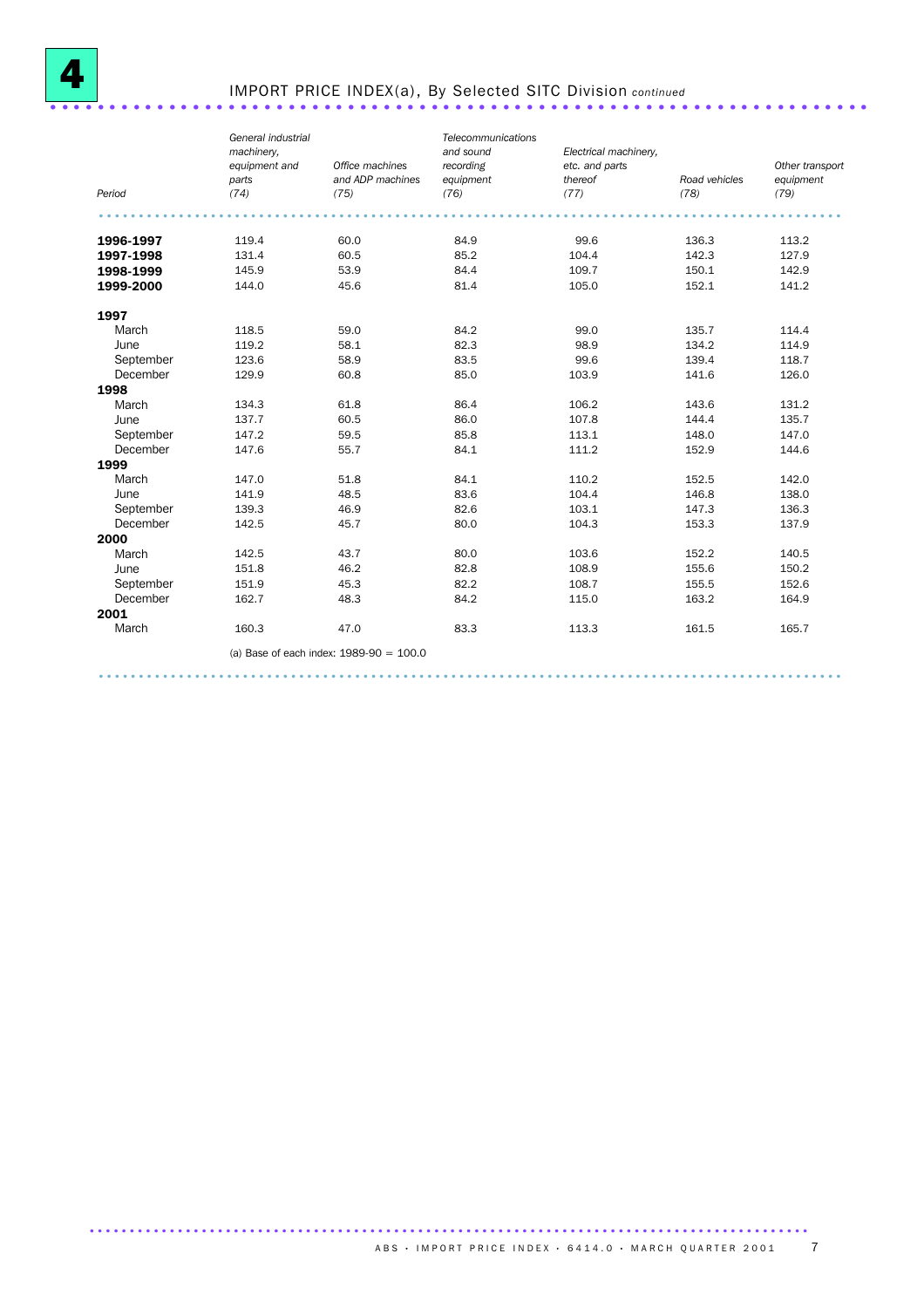## IMPORT PRICE INDEX(a), By Selected HTISC Section ...............................

| Period    | Prepared<br>foodstuffs.<br>beverages<br>and<br>tobacco<br>(4) | Mineral<br>products<br>(5) | Chemical<br>industry<br>products<br>(6)   | Plastics and<br>rubber, and<br>articles<br>thereof<br>(7) | Wood pulp.<br>paper and<br>paper<br>products<br>(10) | <b>Textiles</b><br>and<br>textile<br>articles<br>(11) | Base metals<br>and articles<br>thereof<br>(15) | Machinery<br>and<br>electrical<br>equipment<br>(16) | Transport<br>equipment<br>(17) | Instruments,<br>clocks and<br>watches.<br>optical and<br>photographic<br>apparatus<br>(18) |
|-----------|---------------------------------------------------------------|----------------------------|-------------------------------------------|-----------------------------------------------------------|------------------------------------------------------|-------------------------------------------------------|------------------------------------------------|-----------------------------------------------------|--------------------------------|--------------------------------------------------------------------------------------------|
| 1996-1997 | 112.8                                                         | 106.3                      | 103.0                                     | 114.1                                                     | 100.3                                                | 104.1                                                 | 107.9                                          | 93.1                                                | 130.3                          | 119.3                                                                                      |
| 1997-1998 | 126.5                                                         | 103.1                      | 106.9                                     | 120.9                                                     | 108.4                                                | 112.7                                                 | 114.1                                          | 99.2                                                | 138.7                          | 125.3                                                                                      |
| 1998-1999 | 131.2                                                         | 96.9                       | 109.0                                     | 120.1                                                     | 118.0                                                | 115.3                                                 | 120.1                                          | 102.4                                               | 148.7                          | 133.6                                                                                      |
| 1999-2000 | 122.7                                                         | 146.6                      | 104.0                                     | 118.3                                                     | 117.8                                                | 111.7                                                 | 118.5                                          | 97.5                                                | 149.9                          | 135.2                                                                                      |
|           |                                                               |                            |                                           |                                                           |                                                      |                                                       |                                                |                                                     |                                |                                                                                            |
| 1997      |                                                               |                            |                                           |                                                           |                                                      |                                                       |                                                |                                                     |                                |                                                                                            |
| March     | 112.7                                                         | 111.8                      | 102.2                                     | 114.1                                                     | 99.6                                                 | 104.3                                                 | 107.6                                          | 92.3                                                | 130.1                          | 118.3                                                                                      |
| June      | 115.2                                                         | 103.5                      | 100.6                                     | 114.9                                                     | 98.9                                                 | 104.9                                                 | 106.8                                          | 92.3                                                | 129.3                          | 117.9                                                                                      |
| September | 120.0                                                         | 103.0                      | 102.9                                     | 115.8                                                     | 102.2                                                | 108.1                                                 | 110.0                                          | 94.6                                                | 134.1                          | 120.1                                                                                      |
| December  | 125.6                                                         | 113.8                      | 106.2                                     | 119.6                                                     | 107.0                                                | 112.4                                                 | 113.6                                          | 98.8                                                | 137.8                          | 125.8                                                                                      |
| 1998      |                                                               |                            |                                           |                                                           |                                                      |                                                       |                                                |                                                     |                                |                                                                                            |
| March     | 128.6                                                         | 98.4                       | 107.2                                     | 123.3                                                     | 110.8                                                | 115.1                                                 | 115.4                                          | 101.2                                               | 140.6                          | 126.5                                                                                      |
| June      | 131.8                                                         | 97.1                       | 111.1                                     | 124.9                                                     | 113.7                                                | 115.3                                                 | 117.4                                          | 102.0                                               | 142.4                          | 128.8                                                                                      |
| September | 134.3                                                         | 98.5                       | 114.3                                     | 124.7                                                     | 120.6                                                | 119.6                                                 | 123.2                                          | 106.1                                               | 148.1                          | 135.0                                                                                      |
| December  | 133.1                                                         | 97.2                       | 111.4                                     | 121.7                                                     | 118.1                                                | 117.2                                                 | 122.5                                          | 104.0                                               | 151.3                          | 135.0                                                                                      |
| 1999      |                                                               |                            |                                           |                                                           |                                                      |                                                       |                                                |                                                     |                                |                                                                                            |
| March     | 130.1                                                         | 87.2                       | 106.9                                     | 120.5                                                     | 117.7                                                | 114.2                                                 | 119.7                                          | 101.9                                               | 150.4                          | 133.8                                                                                      |
| June      | 127.3                                                         | 104.5                      | 103.3                                     | 113.5                                                     | 115.5                                                | 110.2                                                 | 115.0                                          | 97.6                                                | 145.0                          | 130.7                                                                                      |
| September | 123.3                                                         | 122.7                      | 101.1                                     | 112.9                                                     | 115.3                                                | 108.3                                                 | 115.1                                          | 96.0                                                | 144.8                          | 131.7                                                                                      |
| December  | 121.9                                                         | 139.4                      | 100.4                                     | 114.9                                                     | 116.3                                                | 110.1                                                 | 116.7                                          | 96.2                                                | 149.9                          | 132.9                                                                                      |
| 2000      |                                                               |                            |                                           |                                                           |                                                      |                                                       |                                                |                                                     |                                |                                                                                            |
| March     | 120.7                                                         | 154.3                      | 103.8                                     | 118.3                                                     | 117.1                                                | 110.9                                                 | 118.4                                          | 95.9                                                | 149.8                          | 135.1                                                                                      |
| June      | 124.7                                                         | 170.1                      | 110.8                                     | 127.0                                                     | 122.5                                                | 117.5                                                 | 123.7                                          | 101.7                                               | 155.0                          | 140.9                                                                                      |
| September | 123.0                                                         | 197.2                      | 110.3                                     | 128.8                                                     | 126.5                                                | 115.3                                                 | 123.9                                          | 101.0                                               | 155.7                          | 140.4                                                                                      |
| December  | 128.1                                                         | 231.3                      | 114.2                                     | 137.0                                                     | 131.0                                                | 126.1                                                 | 129.5                                          | 107.3                                               | 165.0                          | 149.0                                                                                      |
| 2001      |                                                               |                            |                                           |                                                           |                                                      |                                                       |                                                |                                                     |                                |                                                                                            |
| March     | 127.1                                                         | 180.0                      | 117.4                                     | 135.5                                                     | 128.6                                                | 123.6                                                 | 128.8                                          | 105.6                                               | 163.7                          | 148.0                                                                                      |
|           |                                                               |                            | (a) Base of each index: $1989-90 = 100.0$ |                                                           |                                                      |                                                       |                                                |                                                     |                                |                                                                                            |

................................................................................................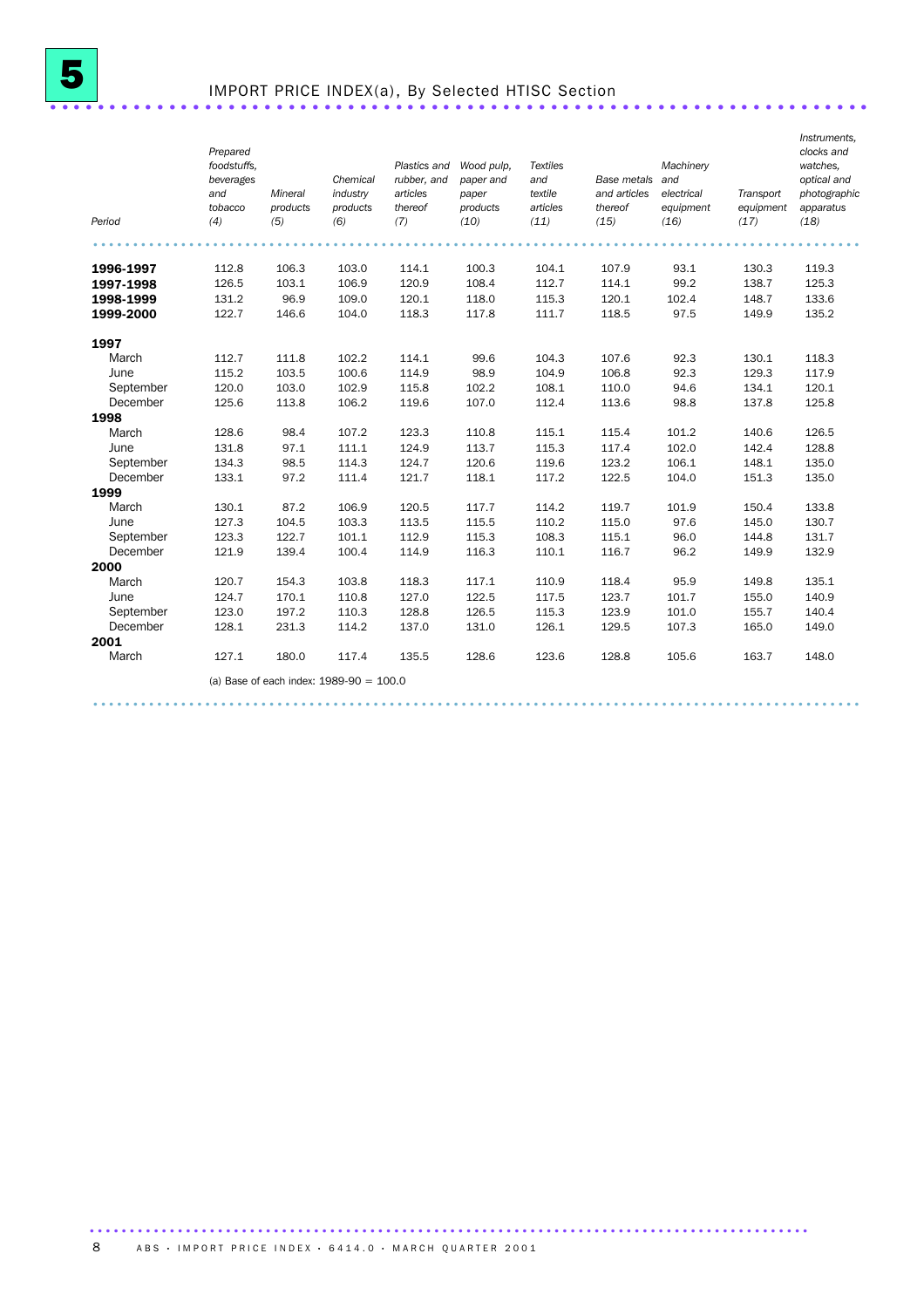## IMPORT PRICE INDEX(a), By Selected ANZSIC Industry of Origin Division .....................................................................

|           | Agriculture, forestry |                                           |               |  |
|-----------|-----------------------|-------------------------------------------|---------------|--|
|           | and fishing           | Mining                                    | Manufacturing |  |
| Period    | (A)                   | (B)                                       | (C)           |  |
|           |                       |                                           |               |  |
|           |                       |                                           |               |  |
| 1996-1997 | 128.0                 | 115.6                                     | 106.8         |  |
| 1997-1998 | 154.9                 | 110.0                                     | 113.5         |  |
| 1998-1999 | 136.9                 | 105.5                                     | 118.1         |  |
| 1999-2000 | 120.0                 | 169.7                                     | 116.5         |  |
| 1997      |                       |                                           |               |  |
| March     | 127.9                 | 121.8                                     | 106.5         |  |
| June      | 136.4                 | 111.0                                     | 106.1         |  |
| September | 158.4                 | 110.7                                     | 108.8         |  |
| December  | 158.7                 | 122.9                                     | 113.1         |  |
| 1998      |                       |                                           |               |  |
| March     | 154.1                 | 103.7                                     | 115.1         |  |
| June      | 148.2                 | 102.6                                     | 117.0         |  |
| September | 145.1                 | 105.2                                     | 121.2         |  |
| December  | 140.8                 | 104.3                                     | 120.0         |  |
| 1999      |                       |                                           |               |  |
| March     | 134.0                 | 93.1                                      | 117.7         |  |
| June      | 127.7                 | 119.5                                     | 113.6         |  |
| September | 122.1                 | 139.5                                     | 112.8         |  |
| December  | 116.7                 | 158.8                                     | 115.0         |  |
| 2000      |                       |                                           |               |  |
| March     | 121.0                 | 179.4                                     | 116.0         |  |
| June      | 120.2                 | 201.0                                     | 122.0         |  |
| September | 118.2                 | 230.0                                     | 122.6         |  |
| December  | 122.4                 | 271.0                                     | 129.7         |  |
| 2001      |                       |                                           |               |  |
| March     | 117.7                 | 208.8                                     | 128.1         |  |
|           |                       | (a) Base of each index: $1989-90 = 100.0$ |               |  |

................................................................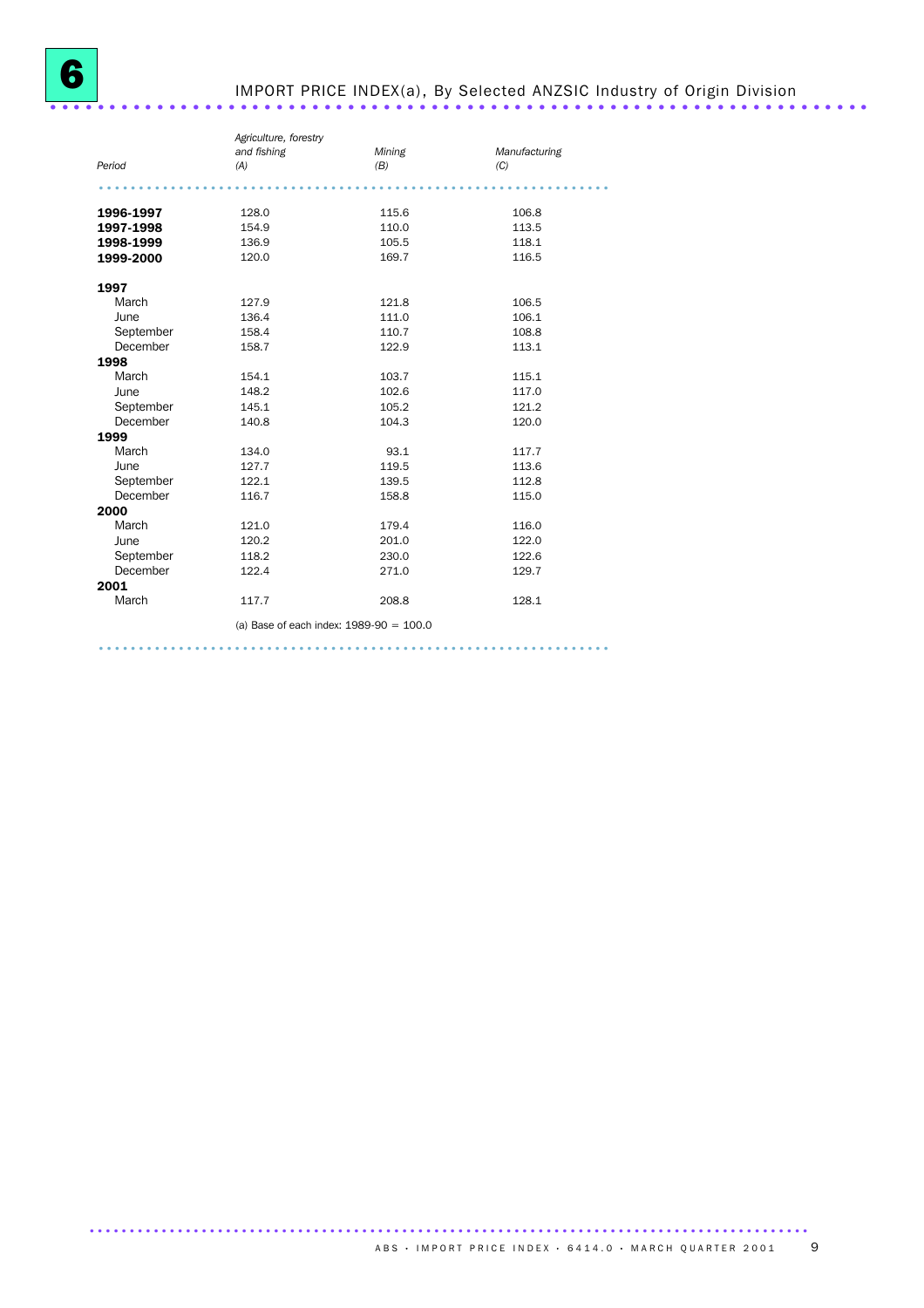

## IMPORT PRICE INDEX(a), By Selected ANZSIC Industry of Origin Subdivision .....................................................................

| Period    | Agriculture<br>(1) | Oil and gas<br>extraction<br>(12)         | Food, beverages<br>and tobacco<br>(21) | <b>Textiles</b><br>$(221 - 222)$ | Clothing.<br>footwear and<br>leather<br>$(223 - 226)$ | Wood and paper<br>products<br>(23) | Printing, publishing<br>and recorded media<br>$(241 - 243)$ |
|-----------|--------------------|-------------------------------------------|----------------------------------------|----------------------------------|-------------------------------------------------------|------------------------------------|-------------------------------------------------------------|
|           |                    |                                           |                                        |                                  |                                                       |                                    |                                                             |
| 1996-1997 | 127.8              | 117.8                                     | 115.3                                  | 108.4                            | 100.8                                                 | 106.7                              | 114.5                                                       |
| 1997-1998 | 154.7              | 107.9                                     | 125.4                                  | 116.7                            | 110.5                                                 | 112.9                              | 128.4                                                       |
| 1998-1999 | 136.7              | 98.1                                      | 127.5                                  | 119.0                            | 117.4                                                 | 117.5                              | 141.8                                                       |
| 1999-2000 | 119.9              | 177.3                                     | 120.1                                  | 114.9                            | 116.1                                                 | 122.4                              | 137.5                                                       |
|           |                    |                                           |                                        |                                  |                                                       |                                    |                                                             |
| 1997      |                    |                                           |                                        |                                  |                                                       |                                    |                                                             |
| March     | 127.8              | 125.7                                     | 114.6                                  | 108.8                            | 100.7                                                 | 106.3                              | 114.8                                                       |
| June      | 136.2              | 112.5                                     | 115.5                                  | 109.0                            | 101.7                                                 | 105.9                              | 115.3                                                       |
| September | 158.2              | 110.6                                     | 118.9                                  | 112.0                            | 105.1                                                 | 108.3                              | 120.8                                                       |
| December  | 158.5              | 123.9                                     | 124.5                                  | 116.3                            | 109.8                                                 | 112.0                              | 126.2                                                       |
| 1998      |                    |                                           |                                        |                                  |                                                       |                                    |                                                             |
| March     | 153.9              | 99.8                                      | 127.3                                  | 119.3                            | 112.1                                                 | 114.1                              | 131.6                                                       |
| June      | 148.0              | 97.2                                      | 131.0                                  | 119.2                            | 114.8                                                 | 117.1                              | 135.1                                                       |
| September | 144.9              | 96.6                                      | 131.3                                  | 124.0                            | 118.6                                                 | 121.9                              | 144.7                                                       |
| December  | 140.6              | 96.1                                      | 128.4                                  | 121.9                            | 117.9                                                 | 116.8                              | 142.6                                                       |
| 1999      |                    |                                           |                                        |                                  |                                                       |                                    |                                                             |
| March     | 133.8              | 83.7                                      | 126.4                                  | 117.4                            | 118.4                                                 | 116.0                              | 141.6                                                       |
| June      | 127.5              | 116.1                                     | 124.0                                  | 112.8                            | 114.5                                                 | 115.3                              | 138.2                                                       |
| September | 121.9              | 140.8                                     | 119.6                                  | 111.3                            | 113.0                                                 | 117.0                              | 138.0                                                       |
| December  | 116.6              | 164.8                                     | 120.1                                  | 112.1                            | 115.3                                                 | 120.4                              | 135.8                                                       |
| 2000      |                    |                                           |                                        |                                  |                                                       |                                    |                                                             |
| March     | 120.9              | 190.0                                     | 118.5                                  | 114.6                            | 113.8                                                 | 122.7                              | 135.8                                                       |
| June      | 120.1              | 213.7                                     | 122.3                                  | 121.4                            | 122.3                                                 | 129.3                              | 140.2                                                       |
| September | 118.0              | 245.6                                     | 121.2                                  | 116.6                            | 122.8                                                 | 134.6                              | 139.5                                                       |
| December  | 122.2              | 290.1                                     | 125.1                                  | 129.7                            | 131.2                                                 | 140.0                              | 147.5                                                       |
| 2001      |                    |                                           |                                        |                                  |                                                       |                                    |                                                             |
| March     | 117.6              | 221.7                                     | 125.1                                  | 126.7                            | 130.6                                                 | 135.1                              | 146.0                                                       |
|           |                    | (a) Base of each index: $1989-90 = 100.0$ |                                        |                                  |                                                       |                                    |                                                             |
|           |                    |                                           |                                        |                                  |                                                       |                                    |                                                             |

................................................................................................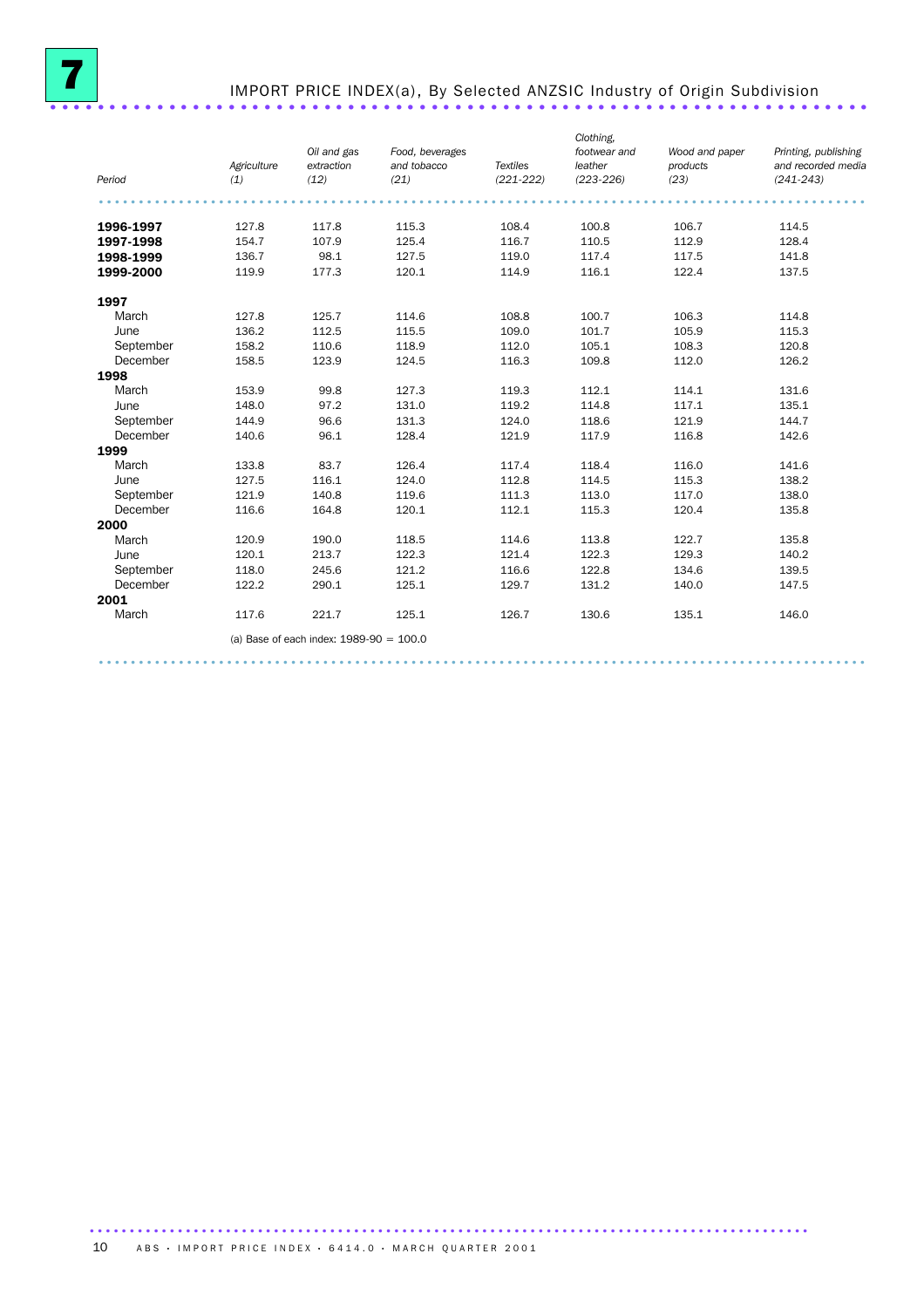

# IMPORT PRICE INDEX(a), By Selected ANZSIC Industry of Origin Subdivision *continued* .....................................................................

|           | Petroleum, coal,<br>chemical and | Non-metallic                              | Basic         | Fabricated    |               | Other         |               |
|-----------|----------------------------------|-------------------------------------------|---------------|---------------|---------------|---------------|---------------|
|           | associated                       | mineral                                   | metal         | metal         | Transport     | machinery and | Other         |
|           | products                         | products                                  | products      | products      | equipment     | equipment     | manufacturing |
| Period    | (25)                             | (26)                                      | $(271 - 273)$ | $(274 - 276)$ | $(281 - 282)$ | $(283 - 286)$ | (29)          |
|           |                                  |                                           |               |               |               |               |               |
|           |                                  |                                           |               |               |               |               |               |
| 1996-1997 | 104.8                            | 115.9                                     | 100.5         | 111.7         | 127.2         | 94.6          | 109.8         |
| 1997-1998 | 109.0                            | 125.5                                     | 104.2         | 119.5         | 135.8         | 100.1         | 119.1         |
| 1998-1999 | 108.2                            | 138.1                                     | 105.7         | 130.8         | 145.7         | 103.1         | 129.5         |
| 1999-2000 | 111.9                            | 130.4                                     | 107.6         | 127.1         | 146.7         | 98.6          | 126.7         |
|           |                                  |                                           |               |               |               |               |               |
| 1997      |                                  |                                           |               |               |               |               |               |
| March     | 105.4                            | 115.9                                     | 99.2          | 112.3         | 127.1         | 93.7          | 109.7         |
| June      | 103.9                            | 114.9                                     | 99.0          | 111.1         | 126.3         | 93.6          | 110.4         |
| September | 105.2                            | 117.4                                     | 101.3         | 113.5         | 131.0         | 95.7          | 112.4         |
| December  | 109.6                            | 124.7                                     | 103.4         | 119.0         | 134.9         | 99.9          | 118.1         |
| 1998      |                                  |                                           |               |               |               |               |               |
| March     | 109.4                            | 126.7                                     | 104.7         | 121.4         | 137.7         | 101.9         | 121.1         |
| June      | 111.7                            | 133.1                                     | 107.3         | 124.0         | 139.7         | 102.7         | 124.8         |
| September | 112.8                            | 141.0                                     | 109.0         | 133.6         | 145.6         | 106.5         | 132.7         |
| December  | 110.4                            | 142.8                                     | 108.2         | 132.5         | 148.1         | 104.8         | 131.2         |
| 1999      |                                  |                                           |               |               |               |               |               |
| March     | 106.1                            | 138.4                                     | 104.9         | 130.8         | 147.0         | 102.8         | 128.8         |
| June      | 103.5                            | 130.2                                     | 100.7         | 126.4         | 142.2         | 98.2          | 125.3         |
| September | 105.1                            | 128.3                                     | 99.6          | 125.3         | 141.9         | 96.8          | 121.1         |
| December  | 108.5                            | 130.8                                     | 105.5         | 126.8         | 146.4         | 97.4          | 123.3         |
| 2000      |                                  |                                           |               |               |               |               |               |
| March     | 113.0                            | 128.4                                     | 109.9         | 125.7         | 146.4         | 97.3          | 127.6         |
| June      | 121.0                            | 134.0                                     | 115.4         | 130.5         | 151.9         | 102.8         | 134.8         |
| September | 123.9                            | 132.5                                     | 115.4         | 131.3         | 152.7         | 102.0         | 140.7         |
| December  | 131.0                            | 141.1                                     | 120.6         | 138.9         | 162.2         | 108.0         | 145.2         |
| 2001      |                                  |                                           |               |               |               |               |               |
| March     | 129.5                            | 139.7                                     | 119.7         | 137.8         | 161.0         | 106.4         | 144.5         |
|           |                                  | (a) Base of each index: $1989-90 = 100.0$ |               |               |               |               |               |
|           |                                  |                                           |               |               |               |               |               |

................................................................................................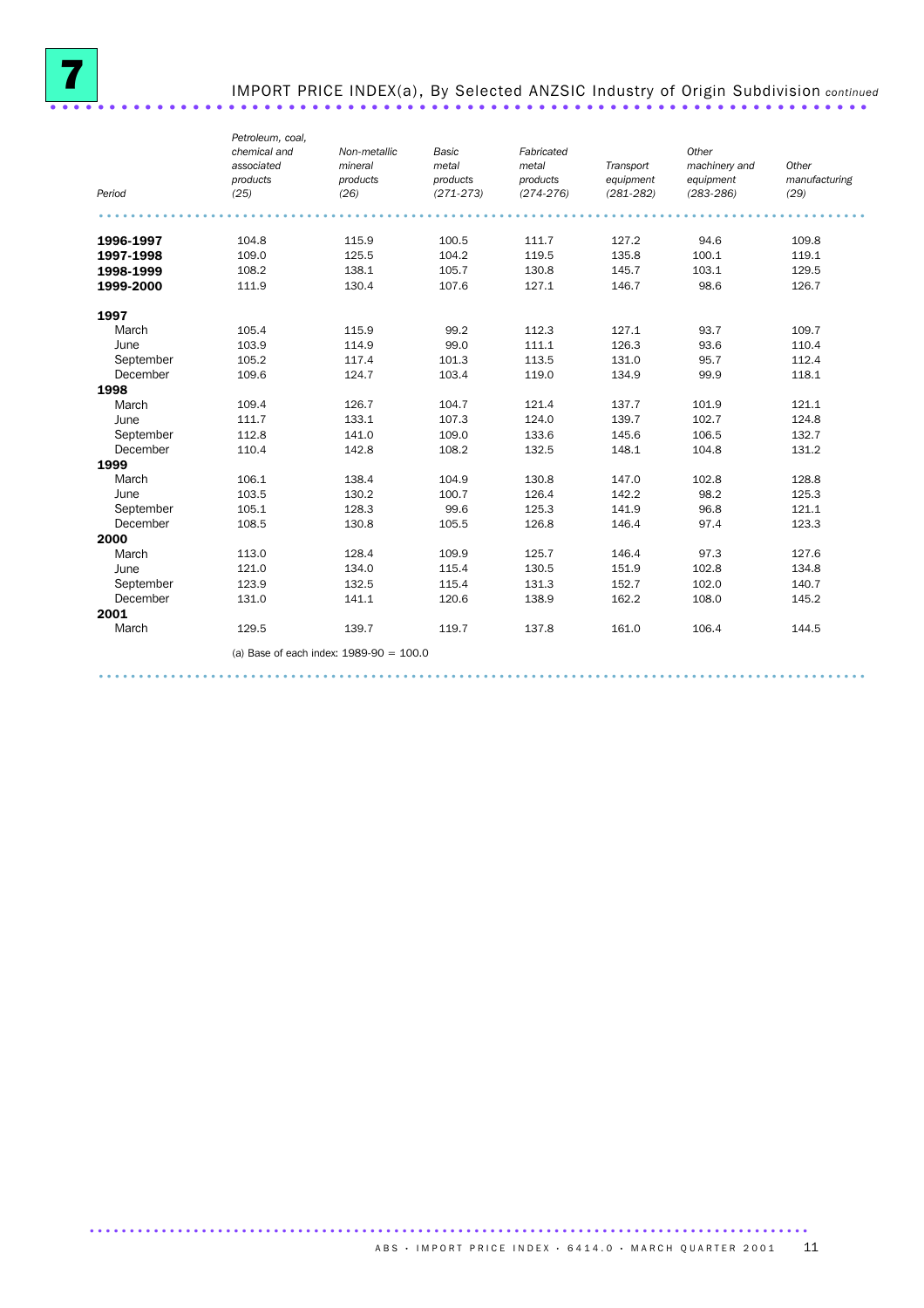

## IMPORT PRICE INDEX(a), By BEC Category .....................................................................

|           |           |                                           |            | Capital goods, and  | Transport equipment,<br>and parts and |                |
|-----------|-----------|-------------------------------------------|------------|---------------------|---------------------------------------|----------------|
|           | Food and  | Industrial                                | Fuels and  | parts and           | accessories                           | Consumer goods |
| Period    | beverages | supplies n.e.s.                           | lubricants | accessories thereof | thereof                               | n.e.s.         |
|           |           |                                           |            |                     |                                       |                |
| 1996-1997 | 116.0     | 105.8                                     | 99.0       | 95.0                | 126.9                                 | 110.1          |
| 1997-1998 | 132.6     | 112.8                                     | 90.2       | 100.7               | 135.1                                 | 118.4          |
| 1998-1999 | 130.8     | 116.2                                     | 79.8       | 103.1               | 144.5                                 | 126.2          |
| 1999-2000 | 121.5     | 114.9                                     | 134.9      | 98.8                | 146.1                                 | 123.8          |
| 1997      |           |                                           |            |                     |                                       |                |
| March     | 115.2     | 105.4                                     | 105.4      | 94.1                | 126.8                                 | 109.8          |
| June      | 119.1     | 105.3                                     | 96.0       | 94.0                | 126.2                                 | 109.7          |
| September | 128.7     | 108.0                                     | 94.3       | 96.2                | 130.4                                 | 112.5          |
| December  | 132.7     | 111.7                                     | 101.0      | 100.5               | 134.2                                 | 117.6          |
| 1998      |           |                                           |            |                     |                                       |                |
| March     | 133.1     | 114.2                                     | 83.8       | 102.7               | 136.9                                 | 120.6          |
| June      | 135.7     | 117.2                                     | 81.8       | 103.2               | 139.0                                 | 123.0          |
| September | 135.0     | 121.4                                     | 80.7       | 106.7               | 144.3                                 | 128.9          |
| December  | 132.7     | 117.8                                     | 79.4       | 105.1               | 146.8                                 | 127.9          |
| 1999      |           |                                           |            |                     |                                       |                |
| March     | 129.4     | 114.9                                     | 69.8       | 102.8               | 145.8                                 | 125.9          |
| June      | 126.1     | 110.7                                     | 89.2       | 97.8                | 141.2                                 | 121.9          |
| September | 121.3     | 109.4                                     | 109.0      | 96.2                | 140.9                                 | 120.6          |
| December  | 121.1     | 112.2                                     | 127.5      | 97.9                | 145.9                                 | 122.7          |
| 2000      |           |                                           |            |                     |                                       |                |
| March     | 120.7     | 115.5                                     | 144.1      | 97.7                | 145.9                                 | 122.7          |
| June      | 122.8     | 122.6                                     | 159.0      | 103.5               | 151.5                                 | 129.1          |
| September | 121.3     | 123.1                                     | 178.4      | 103.7               | 151.4                                 | 128.2          |
| December  | 125.0     | 130.3                                     | 210.5      | 109.8               | 160.7                                 | 134.2          |
| 2001      |           |                                           |            |                     |                                       |                |
| March     | 124.1     | 130.6                                     | 161.5      | 107.9               | 159.5                                 | 133.2          |
|           |           | (a) Base of each index: $1989-90 = 100.0$ |            |                     |                                       |                |

.............................................................................................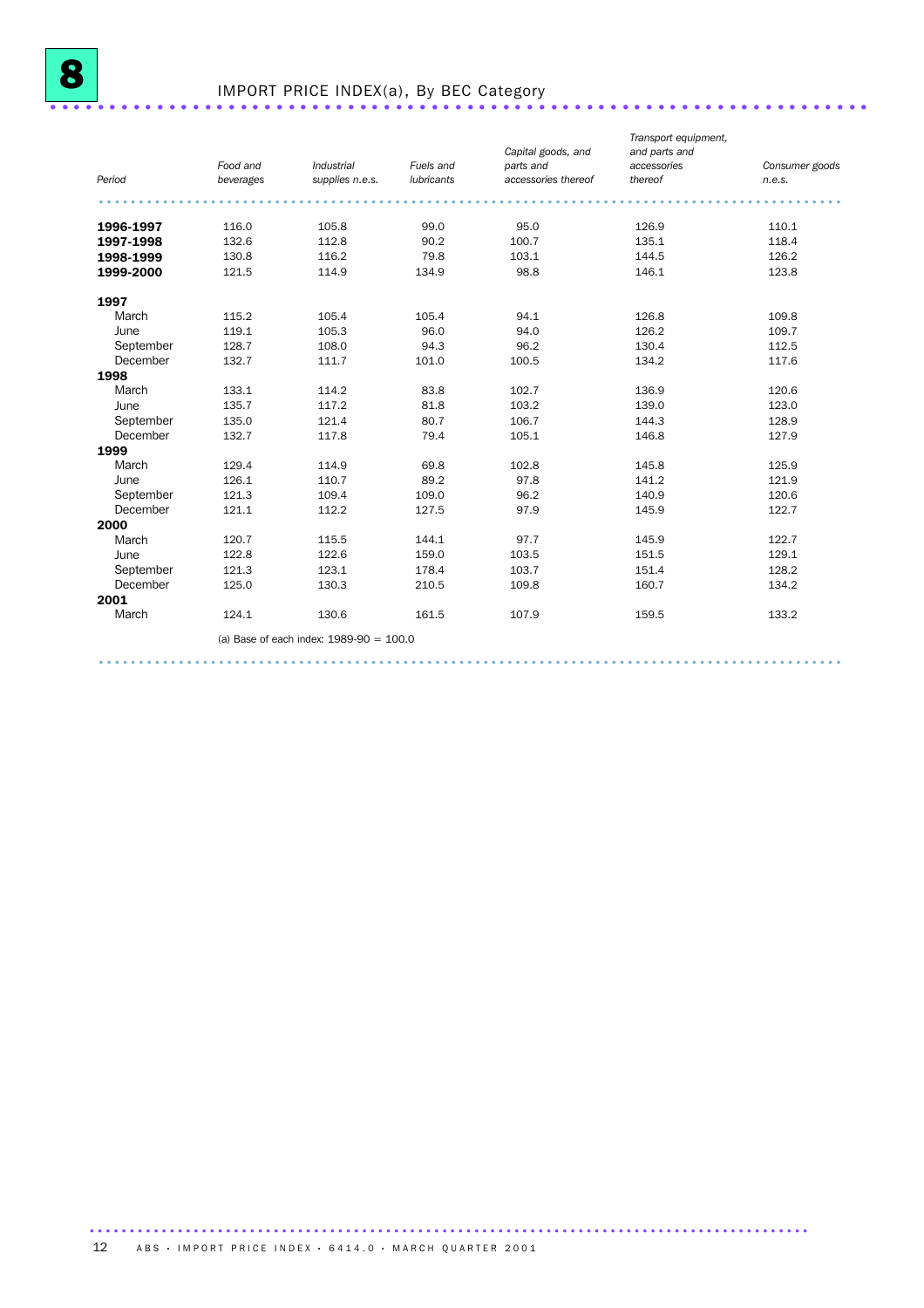# IMPORT PRICE INDEX(a), By BEC End Use Class .....................................................................

| Period    | Capital goods                             | Intermediate goods | Consumption goods |
|-----------|-------------------------------------------|--------------------|-------------------|
|           |                                           |                    |                   |
| 1996-1997 | 107.7                                     | 102.5              | 115.2             |
| 1997-1998 | 113.7                                     | 109.1              | 123.2             |
| 1998-1999 | 119.4                                     | 111.1              | 129.3             |
| 1999-2000 | 116.9                                     | 113.4              | 126.9             |
| 1997      |                                           |                    |                   |
| March     | 107.0                                     | 102.6              | 114.9             |
| June      | 106.7                                     | 101.9              | 114.9             |
| September | 109.3                                     | 104.9              | 117.9             |
| December  | 113.2                                     | 109.4              | 122.7             |
| 1998      |                                           |                    |                   |
| March     | 115.6                                     | 110.1              | 124.7             |
| June      | 116.7                                     | 111.8              | 127.3             |
| September | 121.3                                     | 115.2              | 131.7             |
| December  | 121.3                                     | 112.9              | 130.9             |
| 1999      |                                           |                    |                   |
| March     | 119.9                                     | 109.4              | 128.8             |
| June      | 115.2                                     | 106.9              | 125.8             |
| September | 114.2                                     | 107.5              | 124.5             |
| December  | 115.8                                     | 110.7              | 125.9             |
| 2000      |                                           |                    |                   |
| March     | 115.7                                     | 114.0              | 126.2             |
| June      | 122.0                                     | 121.2              | 131.1             |
| September | 121.3                                     | 124.9              | 132.0             |
| December  | 128.4                                     | 135.6              | 137.7             |
| 2001      |                                           |                    |                   |
| March     | 126.8                                     | 128.1              | 137.1             |
|           | (a) Base of each index: $1989-90 = 100.0$ |                    |                   |
|           |                                           |                    |                   |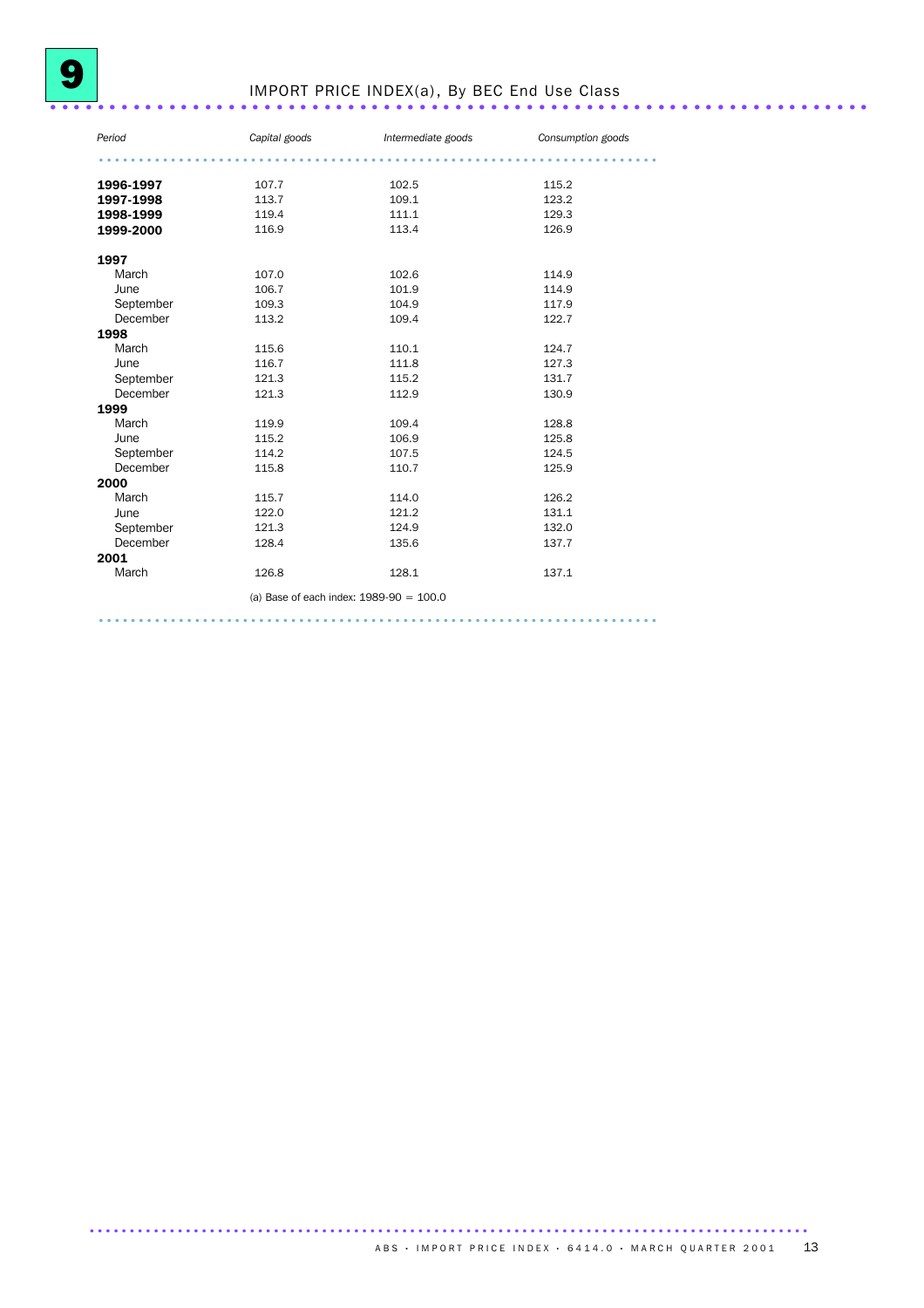### EXPLANATORY NOTES

........................................................... .....

| <b>INTRODUCTION</b>      | 1 This publication presents index numbers measuring changes in the prices of<br>imports of merchandise landed in Australia-the Import Price Index. It is<br>calculated on a reference base of $1989-90 = 100.0$ .                                                                                                                                                                                                                                                                                                                                                                                                                                                                                                                                                                                                                                                                                                                             |
|--------------------------|-----------------------------------------------------------------------------------------------------------------------------------------------------------------------------------------------------------------------------------------------------------------------------------------------------------------------------------------------------------------------------------------------------------------------------------------------------------------------------------------------------------------------------------------------------------------------------------------------------------------------------------------------------------------------------------------------------------------------------------------------------------------------------------------------------------------------------------------------------------------------------------------------------------------------------------------------|
| SCOPE                    | 2 The Import Price Index, either directly or indirectly, covers about 95% of<br>merchandise imported during the weighting period.                                                                                                                                                                                                                                                                                                                                                                                                                                                                                                                                                                                                                                                                                                                                                                                                             |
|                          | 3 The remaining imports are not represented because of the inherent difficulties<br>in pricing the items to a constant quality. These unrepresented items include:<br>live animals (not for food)<br>۹<br>jewellery and other articles of precious metal n.e.s.<br>п<br>military equipment<br>٠<br>special transactions<br>commodities not classified according to kind<br>п<br>works of art, collectors' pieces, antiques<br>ships of various types.                                                                                                                                                                                                                                                                                                                                                                                                                                                                                         |
|                          | 4 The index numbers for each quarter relate to prices of those imports of<br>merchandise that are physically landed in Australia during that quarter.                                                                                                                                                                                                                                                                                                                                                                                                                                                                                                                                                                                                                                                                                                                                                                                         |
| CLASSIFICATION           | 5 Index numbers for sections and selected divisions of the Standard International<br>Trade Classification (SITC), Revision 3 are provided in tables 3 and 4, while index<br>numbers for selected sections of the Harmonized Tarrif Item Statistical<br>Classification (HTSIC) are provided in table 5.                                                                                                                                                                                                                                                                                                                                                                                                                                                                                                                                                                                                                                        |
|                          | 6 Tables 6 and 7 contain index numbers for selected Divisions and Subdivisions,<br>on an 'industry of origin' basis, of the Australian and New Zealand Standard<br>Industrial Classification (ANZSIC). The 'industry of origin' is the industry in which<br>the imported commodity would be classified as primarily produced had it been<br>produced in Australia, determined in accordance with the classification rules of the<br>ANZSIC.                                                                                                                                                                                                                                                                                                                                                                                                                                                                                                   |
|                          | 7 Table 8 contains index numbers for categories of the United Nations'<br>Classification by Broad Economic Categories (BEC). Table 9 contains index<br>numbers for these categories rearranged to form the broader end use classes:<br>Capital goods, Intermediate goods and Consumption goods. Each category has<br>been allocated wholly to one of these classes except for:                                                                                                                                                                                                                                                                                                                                                                                                                                                                                                                                                                |
|                          | category 321, Motor spirit (which has been allocated in part to Intermediate<br>٠<br>goods and in part to Consumption goods)<br>category 51, Passenger motor cars (which has been allocated in part to Capital<br>goods and in part to Consumption goods).                                                                                                                                                                                                                                                                                                                                                                                                                                                                                                                                                                                                                                                                                    |
| <b>ITEMS AND WEIGHTS</b> | 8 Commencing with the September quarter 2000, the index is annually reweighted<br>and chained. The commodities directly represented in the index (the index items)<br>were selected on the basis of recent import values. The selected items were<br>allocated weights in accordance with the average value of imports for each item<br>during 1999-2000. These weights were then revalued to reflect link period<br>(June quarter 2000) price levels. Many of the items carry not only their own weight<br>but also the weight of unpriced commodities whose prices are considered to move<br>in a similar manner. The selected items constituted approximately 95% of the total<br>value of imports of merchandise to Australia during the weighting period. The<br>weighting pattern of the Import Price Index, i.e. the percentage contributions for<br>index items and groups, is shown in the September 2000 issue of this publication. |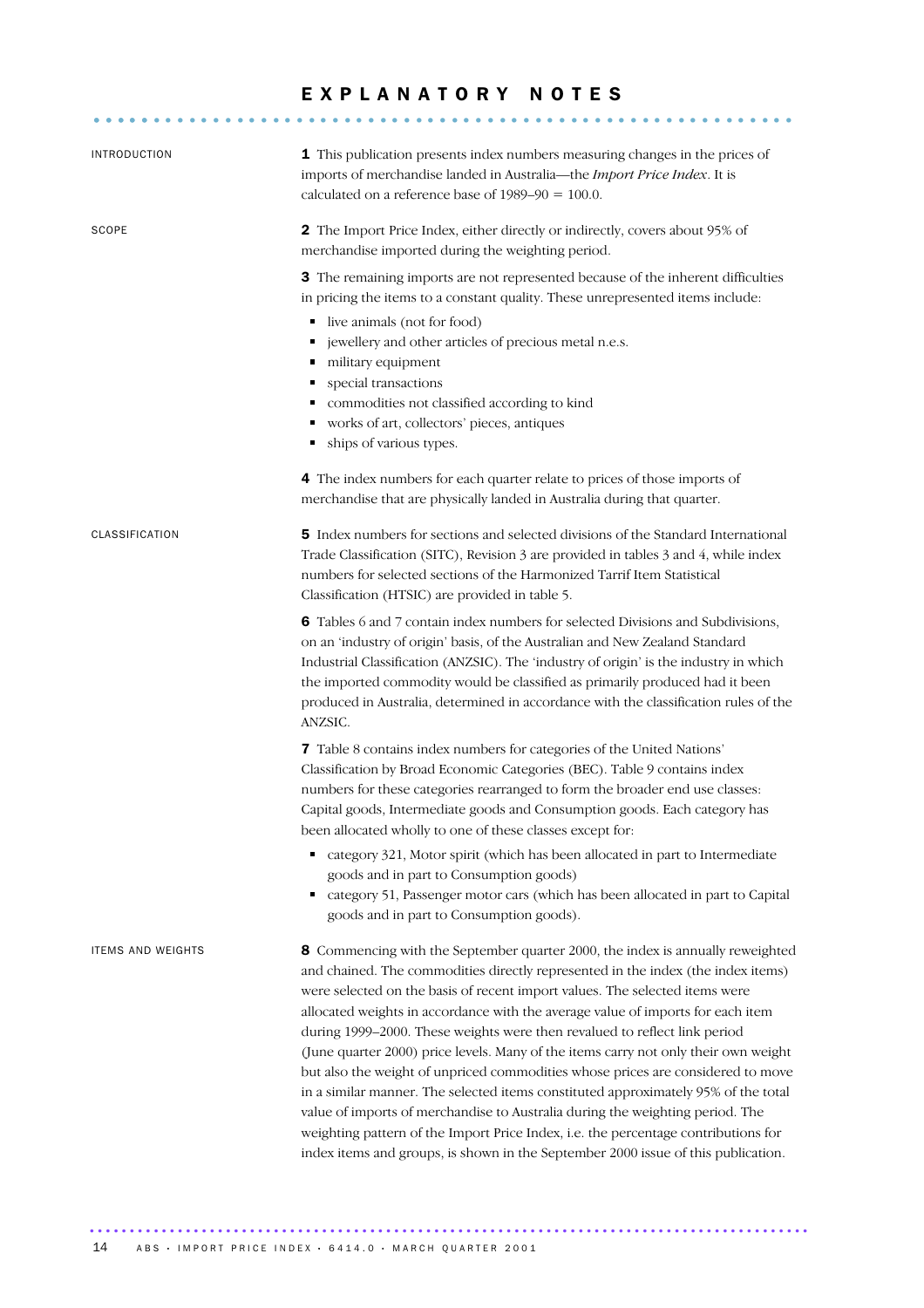### E X P L A N A T O R Y N O T E S

........................................................... .....

| PRICE MEASUREMENT         | 9 Prices of individual shipments are obtained from importers of the selected items<br>and relate to the quarter in which the goods arrive in Australia. Imports are priced<br>on a 'free on board' (f.o.b.), country of origin basis. Freight and insurance charges<br>involved in shipping goods from foreign to Australian ports are therefore excluded<br>from the prices used in the index, as are Australian import duties and taxes.                                                                                                                                                                                                    |  |  |  |
|---------------------------|-----------------------------------------------------------------------------------------------------------------------------------------------------------------------------------------------------------------------------------------------------------------------------------------------------------------------------------------------------------------------------------------------------------------------------------------------------------------------------------------------------------------------------------------------------------------------------------------------------------------------------------------------|--|--|--|
|                           | 10 As the prices used in the index are expressed in Australian currency, changes in<br>the relative value of the Australian dollar and overseas currencies can have a direct<br>impact on price movements for the many commodities that are bought in<br>currencies other than Australian dollars. Prices reported in a foreign currency are<br>converted to Australian dollars using the relevant exchange rates. Where imports<br>are purchased at prices expressed in terms of a foreign currency and forward<br>exchange cover is used, the prices in the index exclude the forward exchange<br>cover.                                    |  |  |  |
|                           | 11 The price series used relate to specified standards, grades, types, etc. of each<br>commodity. The aim is to incorporate in the index price changes for imports of<br>representative goods of constant quality. Wherever possible, prices from<br>predominant countries of origin are used for each of the specified goods priced in<br>order to lessen the impact of price variations attributable solely to changes, over<br>time, in the mix of countries of origin. In most cases prices are combined using<br>fixed weights between markets. Weights between countries are reviewed from time<br>to time and revised where necessary. |  |  |  |
| <b>INDEX NUMBERS</b>      | 12 Index numbers for financial years are simple averages of quarterly index<br>numbers.                                                                                                                                                                                                                                                                                                                                                                                                                                                                                                                                                       |  |  |  |
| <b>REVISIONS</b>          | 13 In cases where more complete information is obtained after index numbers for<br>a period have been published, or it is discovered that incorrect prices have been<br>used in compiling the indexes, revisions to index numbers may occur in<br>subsequent issues of this publication.                                                                                                                                                                                                                                                                                                                                                      |  |  |  |
| ANALYSIS OF INDEX CHANGES | 14 Care should be exercised when interpreting quarter-to-quarter movements in<br>the indexes as short-term movements do not necessarily indicate changes in trend.                                                                                                                                                                                                                                                                                                                                                                                                                                                                            |  |  |  |
|                           | 15 Movements in indexes from one period to another can be expressed either as<br>changes in 'index points' or as percentage changes. The following example<br>illustrates the method of calculating index points changes and percentage changes<br>between any two periods:<br>All groups index numbers —                                                                                                                                                                                                                                                                                                                                     |  |  |  |
|                           | March Quarter 2001<br>132.9 (see Table 1)                                                                                                                                                                                                                                                                                                                                                                                                                                                                                                                                                                                                     |  |  |  |
|                           | less March Quarter 2000<br>120.1 (see Table 1)                                                                                                                                                                                                                                                                                                                                                                                                                                                                                                                                                                                                |  |  |  |
|                           | Change in index points<br>12.8                                                                                                                                                                                                                                                                                                                                                                                                                                                                                                                                                                                                                |  |  |  |
|                           | Percentage change $=$<br>12.8<br>$-x 100 = 10.7$<br>120.1                                                                                                                                                                                                                                                                                                                                                                                                                                                                                                                                                                                     |  |  |  |
|                           | 16 Table 2 provides an analysis of the contribution which selected categories of<br>imports make to the All groups index. For example, Road vehicles contributed<br>15.33 index points to the All groups index number of 132.9 for March Quarter 2001                                                                                                                                                                                                                                                                                                                                                                                         |  |  |  |

and –0.16 index points to the net change of –4.1 index points.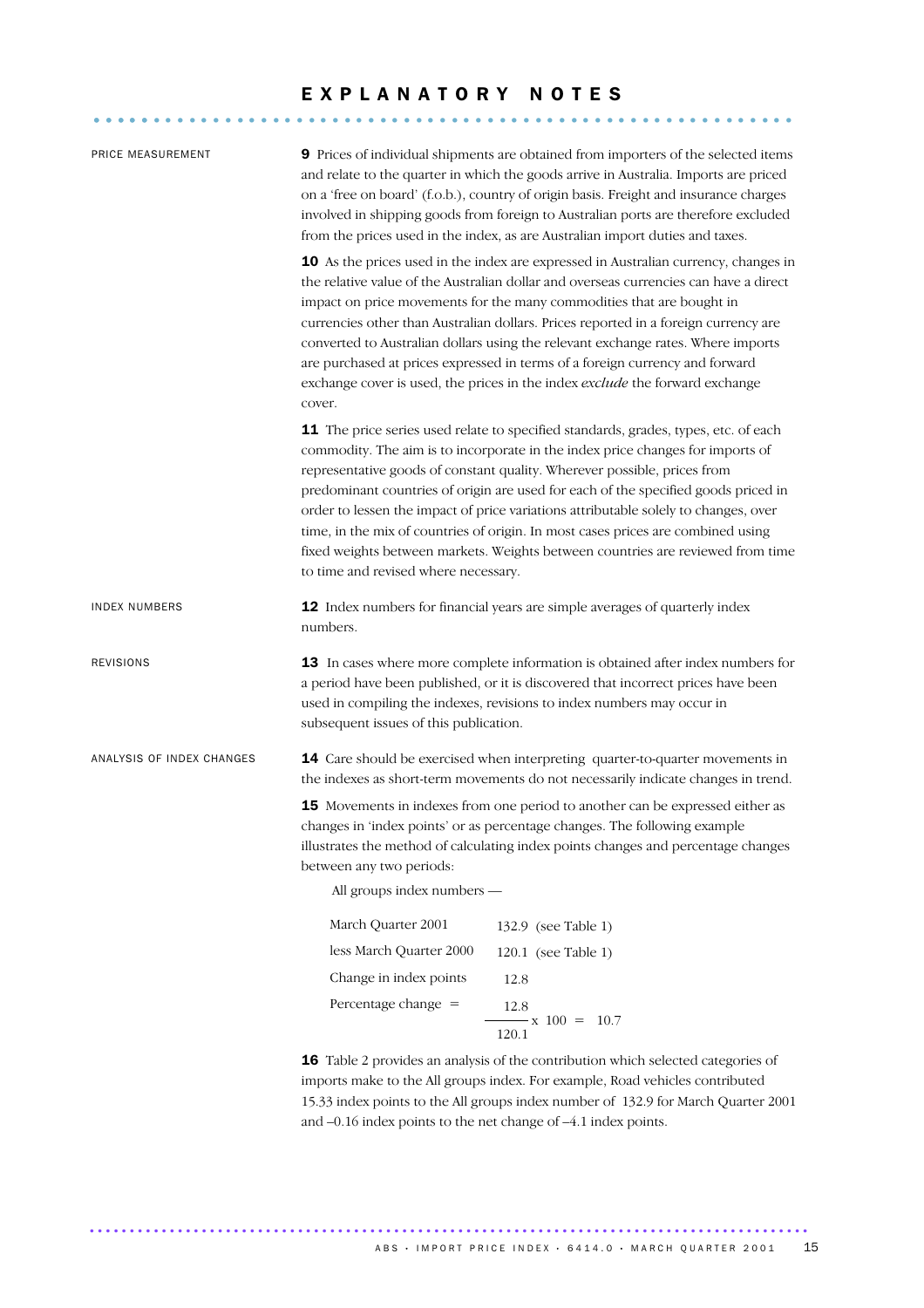### EXPLANATORY NOTES

........................................................... .....

| <b>FURTHER INFORMATION</b>      | 17 The September 1991 issue of this publication contains a more detailed<br>description of the index prior to the introduction of annual reweighting and<br>chaining. A detailed description of the previous Import Price Index is contained in<br>the December Quarter 1982 issue of this publication.                                                                                                                                                                                                                                                                                                                                                                                                                                                                                                                      |
|---------------------------------|------------------------------------------------------------------------------------------------------------------------------------------------------------------------------------------------------------------------------------------------------------------------------------------------------------------------------------------------------------------------------------------------------------------------------------------------------------------------------------------------------------------------------------------------------------------------------------------------------------------------------------------------------------------------------------------------------------------------------------------------------------------------------------------------------------------------------|
| FURTHER INFORMATION (continued) | 18 Further information on recent price index developments in the ABS is<br>presented in the following publications:                                                                                                                                                                                                                                                                                                                                                                                                                                                                                                                                                                                                                                                                                                          |
|                                 | Information Paper: An Analytical Framework for Price Indexes in Australia<br>(Cat. no. 6421.0)<br>Information Paper: Producer Price Index Developments (Cat. no. 6422.0.)<br>٠<br>(Comprises detailed discussion of Stage of Production concept and detail of<br>selected Service Industries indexes.)<br>Information Paper: Review of the Import Price Index and Export Price Index,<br>٠<br>Australia (Cat. no. 6424.0)<br>Information Paper: Price Indexes and the New Tax System (Cat. no. 6425.0).<br>٠                                                                                                                                                                                                                                                                                                                 |
| RELATED PUBLICATIONS            | 19 Users may also wish to refer to the following Producer Price Index publications,<br>which are available from ABS Bookshops:                                                                                                                                                                                                                                                                                                                                                                                                                                                                                                                                                                                                                                                                                               |
|                                 | Export Price Index, Australia (Cat. no. 6405.0)<br>٠<br>Price Index of Materials Used in Building Other Than House Building,<br>Six State Capital Cities (Cat. no. 6407.0)<br>Price Index of Materials Used in House Building, Six State Capital Cities<br>٠<br>(Cat. no. 6408.0)<br>Price Indexes of Copper Materials, Australia (Cat. no. 6410.0)<br>٠<br>Price Indexes of Materials Used in Manufacturing Industries,<br>٠<br>Australia (Cat. no. 6411.0)<br>Price Indexes of Articles Produced by Manufacturing Industry,<br>п<br>Australia (Cat. no. 6412.0)<br>Price Indexes of Materials Used in Coal Mining, Australia (Cat. no. 6415.0)<br>Producer Price Indexes for Selected Service Industries, Australia<br>п<br>(Cat. no. 6423.0).<br>Stage of Production Producer Price Indexes, Australia (Cat. no. 6426.0). |
|                                 |                                                                                                                                                                                                                                                                                                                                                                                                                                                                                                                                                                                                                                                                                                                                                                                                                              |
|                                 | 20 Other ABS publications that may be of interest include:<br>Balance of Payments and International Investment Position, Australia<br>(Cat. no. 5302.0)<br>Consumer Price Index, Australia (Cat. no. 6401.0)<br>Wage Cost Index, Australia (Cat. no. 6345.0)<br>Average Weekly Earnings, States and Australia (Cat. no. 6302.0)<br>Australian National Accounts: Input-Output Tables (Cat. no. 5209.0)<br>21 Current publications produced by the ABS are listed in the Catalogue of<br>Publications and Products, Australia (Cat. no. 1101.0). The ABS also issues, on<br>Tuesdays and Fridays, a Release Advice (Cat. no. 1105.0) which lists publications to<br>be released in the next few days. The Catalogue and Release Advice are available<br>from any ABS office.                                                  |
| UNPUBLISHED STATISTICS          | 22 As well as the statistics included in this and related publications, the ABS may<br>have other relevant unpublished data available. Inquiries should be made to<br>Peter Sturgeon on 02 6252 5348 or to any ABS office.                                                                                                                                                                                                                                                                                                                                                                                                                                                                                                                                                                                                   |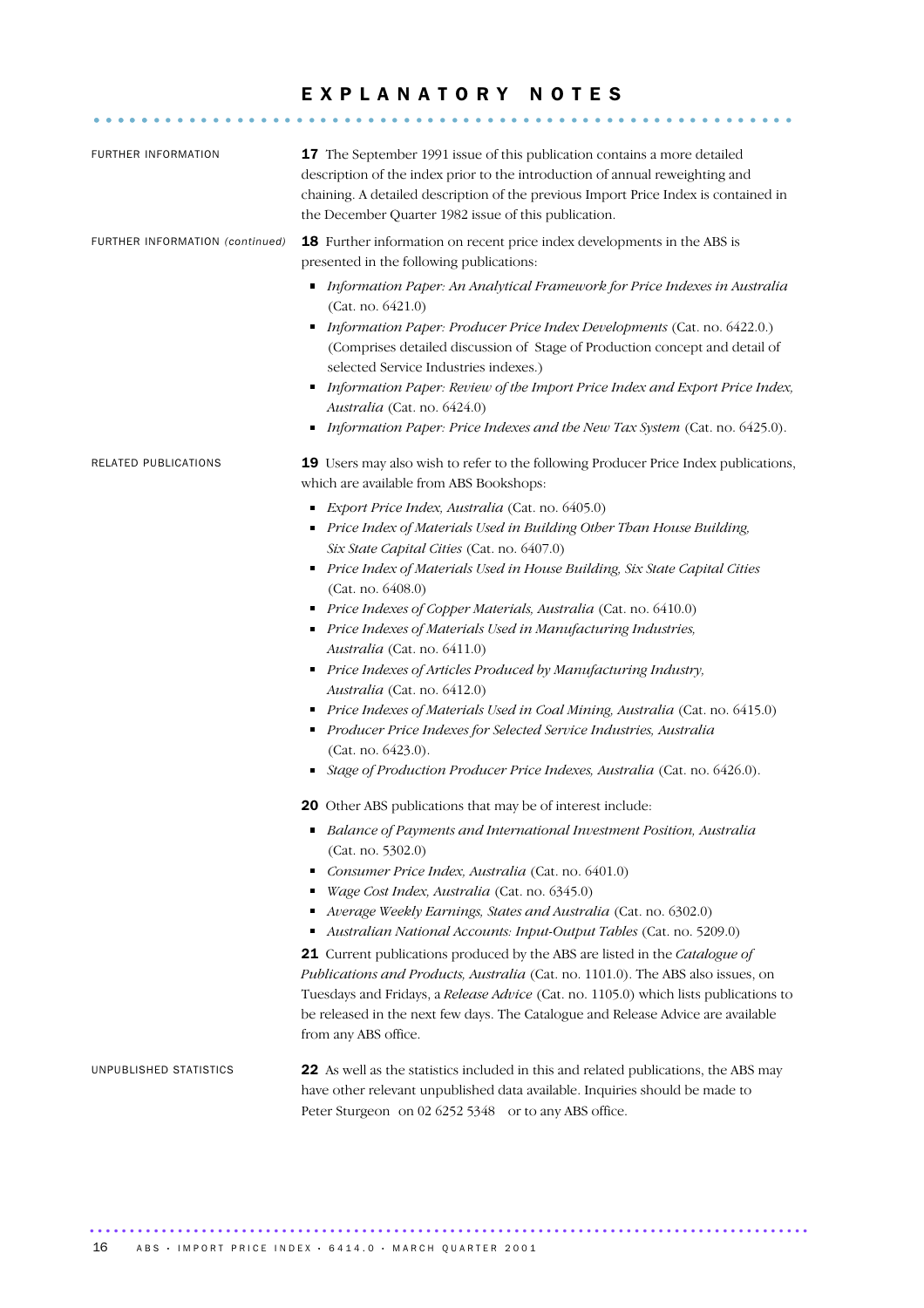### EXPLANATORY NOTES

........................................................... .....

| SYMBOLS AND OTHER USAGES | ANZSIC.     | Australian and New Zealand Standard Industrial Classification |
|--------------------------|-------------|---------------------------------------------------------------|
|                          | BEC         | Classification by Broad Economic Categories                   |
|                          | HTISC       | Harmonized Tariff Item Statistical Classification             |
|                          | f.o.b.      | free on board                                                 |
|                          | n.e.s.      | not elsewhere specified or included                           |
|                          | r           | revised                                                       |
|                          | <b>SITC</b> | Standard International Trade Classification                   |
|                          |             |                                                               |